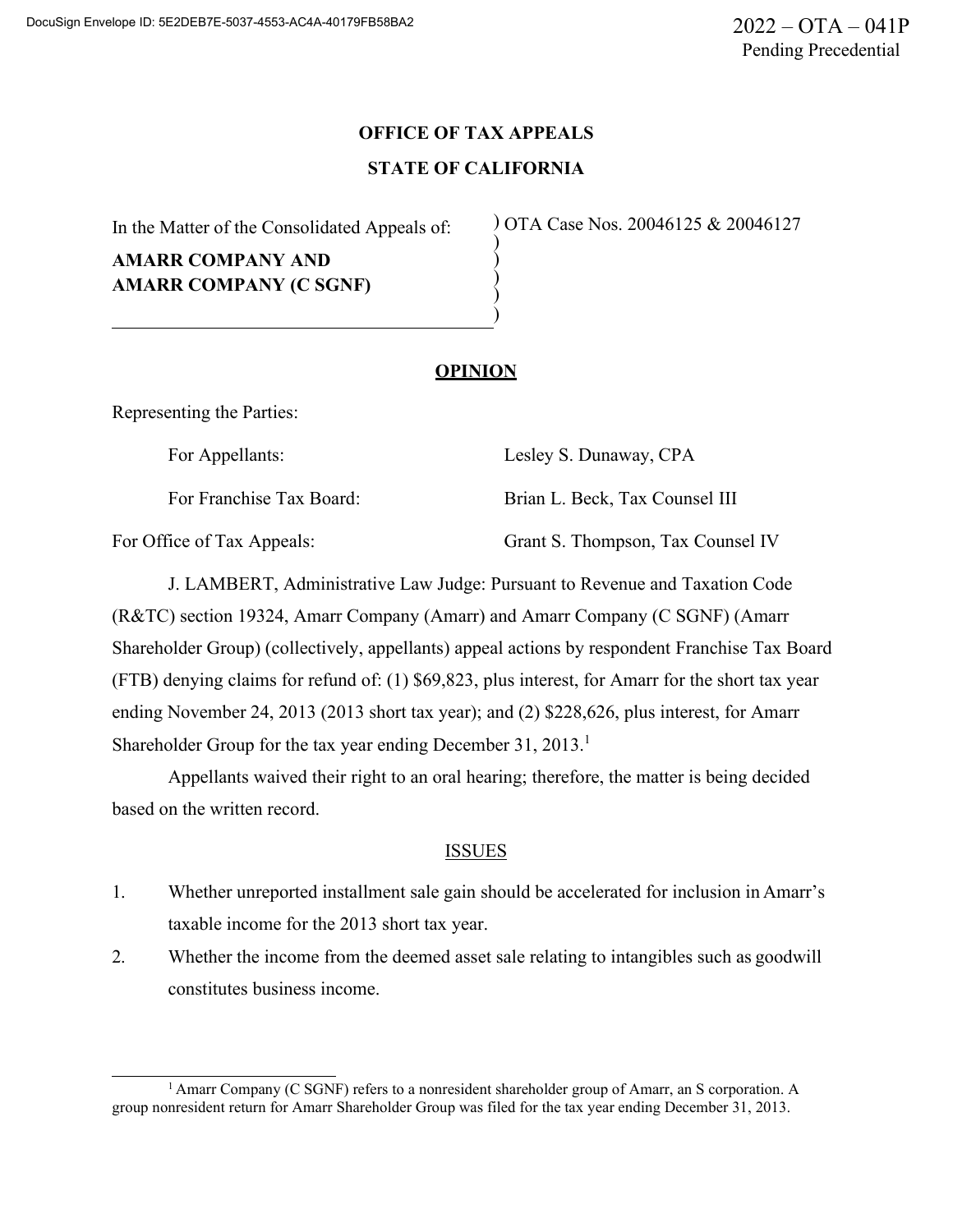3. Whether gross receipts from the deemed asset sale should be excluded from Amarr's sales factor pursuant to California Code of Regulations, title 18, (Regulation) section  $25137(c)(1)(A)$  as receipts arising from a substantial and occasional sale.

# FACTUAL FINDINGS

- 1. Amarr is an S corporation headquartered in North Carolina. It manufactures garage doors in Kansas and North Carolina, and it sells garage doors throughout the United States, including in California. It sells its products through distribution centers, including several located in California.
- 2. To determine its California apportionment percentage for the 2010 through 2012 tax years, Amarr used a three-factor (double-weighted sales factor) apportionment formula, which was based on its property, payroll, and sales in California, as compared to property, payroll, and sales everywhere.<sup>2</sup>
- 3. Amarr's California apportionment percentage was: (1) approximately 5.7 percent in 2010; (2) approximately 5.8 percent in 2011; and (3) approximately 5.8 percent in 2012.
- 4. Amarr's percentage of its California total sales, as compared to total sales everywhere, was: (1) approximately 7.3 percent in 2010; (2) approximately 7.8 percent in 2011; and (3) approximately 8.0 percent in  $2012<sup>3</sup>$
- 5. On November 6, 2013, appellants (both Amarr and the Amarr Shareholder Group), as sellers, entered into a stock sale transaction which closed on November 24, 2013. The purchase agreement for the sale transaction indicates that, in return for all the outstanding stock in Amarr, the third-party buyers paid an initial (fixed) purchase price and agreed to make deferred contingent earnout payments totaling up to \$50 million if Amarr's earnings exceeded certain thresholds during the three years immediately following the transaction. The earnings thresholds were generally based on the amount of earnings

<sup>&</sup>lt;sup>2</sup> In Amarr's apportionment formula for tax years 2010 to 2012, the sales factor was weighted twice while the property and payroll factors were weighted once. Generally, for tax years beginning on or after January 1, 2013, California switched from a three-factor apportionment formula to a single-sales factor apportionment formula. (R&TC, § 25128.7.)

<sup>&</sup>lt;sup>3</sup> In the 2010 to 2012 tax years, Amarr's California property and payroll factors (i.e., the percentage of its California property and payroll compared to its property and payroll everywhere) were between approximately 3 and 4 percent. Its California sales were: (1) approximately \$18 million in 2010; (2) approximately \$20 million in 2011; and (3) approximately \$22 million in 2012.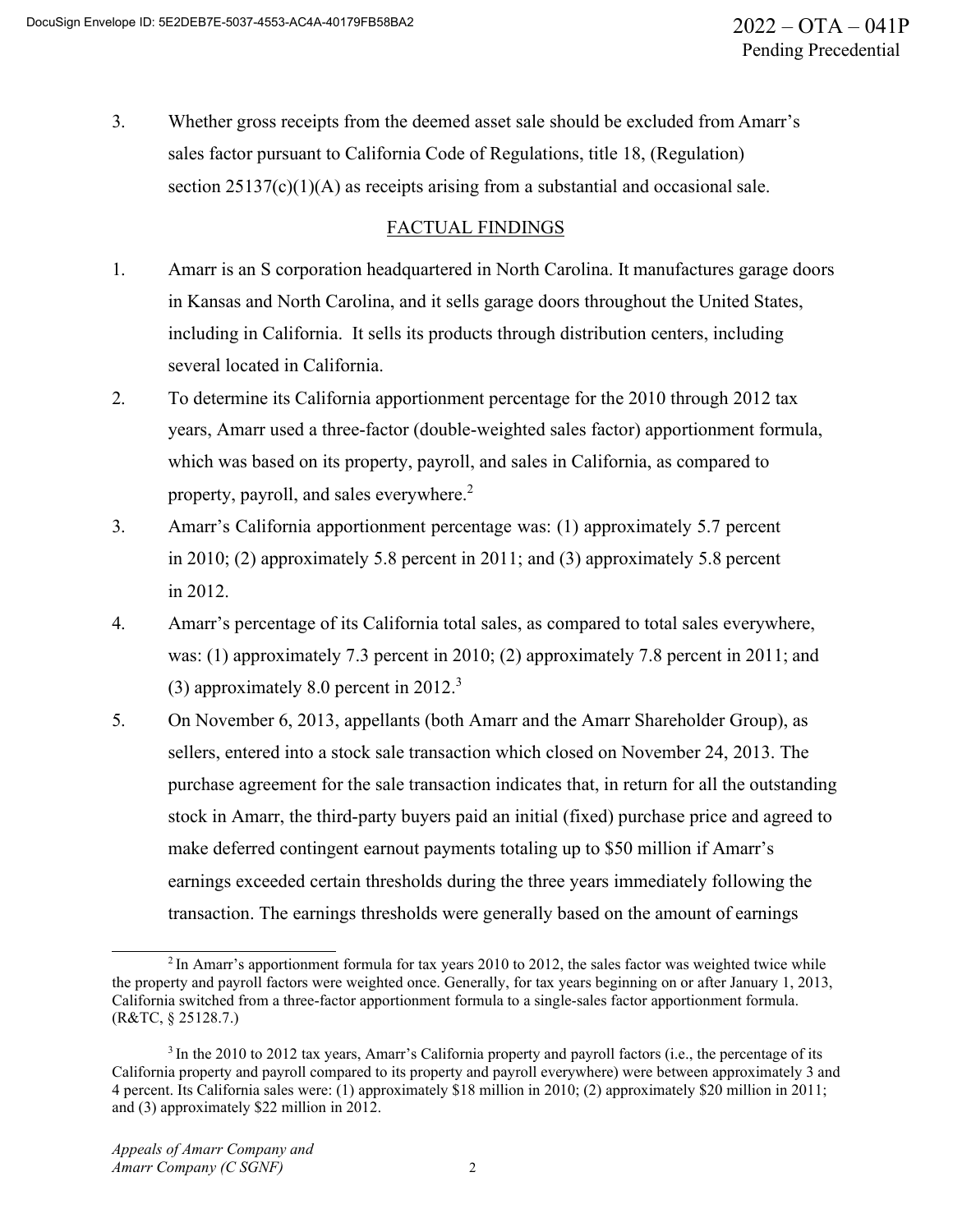before interest and taxes (EBIT), as defined by the purchase agreement. To achieve the \$50 million maximum amount of earnout payments, Amarr's EBIT would need to increase at an average annual growth rate of approximately 38.4 percent over the three years immediately following the sale.

- 6. According to appellants, during the three years immediately preceding the stock sale, Amarr's EBIT increased from \$1,018,000 in 2011, to \$3,838,000 in 2012, and to \$12,996,000 in 2013.
- 7. Appellants and the buyers jointly elected to treat the stock sale as an asset sale under Internal Revenue Code (IRC) section 338(h)(10).
- 8. The stock sale transaction ended Amarr's 2013 tax year.<sup>4</sup> Amarr's 2013 California tax return indicated that the return was Amarr's final California tax return and, consistent with the change in California law, it reported its California apportionment percentage based solely on its sales factor, rather than based on its property, payroll and doubleweighted sales factors.
- 9. To determine its California apportionment percentage for the 2013 short tax year, Amarr reported 2013 total gross receipts of \$386,963,308, with \$285,761,485 of this amount attributable to its regular business sales of tangible personal property everywhere. It reported \$23,625,307 in California sales of tangible personal property.
- 10. Amarr reported the \$101,201,823 of gross receipts attributable to the fixed portion of the deemed asset sale as other gross receipts everywhere resulting in the inclusion of this amount in Amarr's sales factor denominator.<sup>5</sup> Of this amount, Amarr assigned \$22,395 to California for inclusion in the numerator of its sales factor. Amarr did not report any taxable income or gross receipts from the earnout.
- 11. Amarr reported a California apportionment percentage of 6.1 percent for the 2013 short tax year. $6$

<sup>&</sup>lt;sup>4</sup> This is because the IRC section 338(h)(10) election caused Amarr to be treated as if it sold its assets and liquidated. (See Treas. Reg. § 1.338(h)(10)-1(d)(3)(i) & Treas. Reg. §1.338-1(a)(1).)

<sup>5</sup> According to FTB's Final Determination Letter issued during the audit, Amarr allocated the purchase price of intangible assets to brand, technology, and goodwill on its Form 8883, Asset Allocation Statement Under Section 338.

<sup>6</sup> If proceeds from Amarr's deemed asset sale were excluded from its single-sales factor, its California apportionment percentage would have been approximately 8.3 percent for the 2013 short tax year.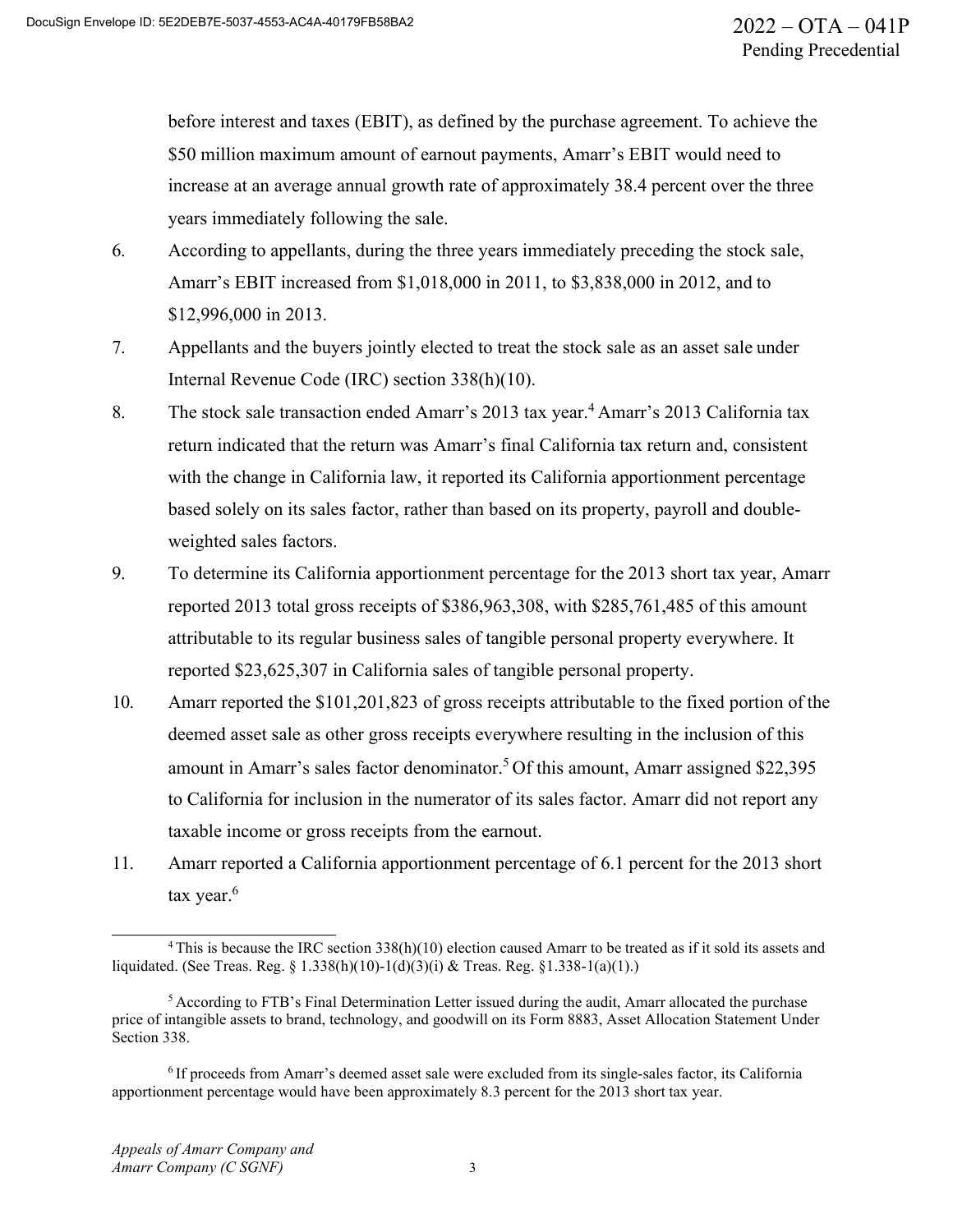- 12. The buyers made earnout payments of \$15 million in 2015, \$5.792 million in 2016, and \$12.3 million in 2017, resulting in total earnout payments of  $$33,092,000$ .<sup>7</sup>
- 13. FTB examined Amarr's 2013 California tax return. FTB determined that, because the 2013 return was Amarr's final California tax return, it should have accelerated the reporting of deferred installment gain (i.e., the earnout).
- 14. FTB also determined that, under Regulation section 25137(c)(1)(A), the sale was a substantial and occasional sale. As a result, FTB concluded that Amarr should have excluded the fixed portion of the sale amount from the sales factor. Based on these determinations, FTB proposed to add  $$31,364,828$  of installment income<sup>8</sup> to Amarr's business income<sup>9</sup> and remove the fixed portion of the sale amount from the sales factor. FTB's proposed adjustments resulted in a California single-sales factor apportionment percentage of approximately 8.3 percent for the 2013 short tax year.
- 15. FTB issued a 2013 Notice of Proposed Assessment (NPA) for Amarr proposing to assess \$69,823 in additional tax, plus interest, based on the 1.5 percent entity-level income tax on S corporations. The NPA for Amarr Shareholder Group proposed \$228,626 in additional tax, plus interest, based on flow-through income from Amarr.
- 16. After the NPAs became final, appellants paid the additional tax reflected in the NPAs, plus accrued interest. Appellants then filed timely claims for refund, which FTB denied.
- 17. This timely appeal followed.

### **DISCUSSION**

Issue 1: Whether unreported installment sale gain should be accelerated for inclusion in Amarr's taxable income for the 2013 short tax year.

FTB's determination of tax is presumed to be correct, and a taxpayer has the burden of proving error. (*Appeal of GEF Operating, Inc*., 2020-OTA-057P.) Unsupported assertions are

<sup>&</sup>lt;sup>7</sup> There is no evidence or argument that Amarr's Shareholder Group or Amarr paid any California income tax on the earnout payments.

<sup>&</sup>lt;sup>8</sup> This amount is less than the \$33,092,000 total earnout payments received due to the recovery of Amarr's basis in the assets sold.

<sup>&</sup>lt;sup>9</sup> References to Amarr's business and its business income refer to its unitary business and unitary business income.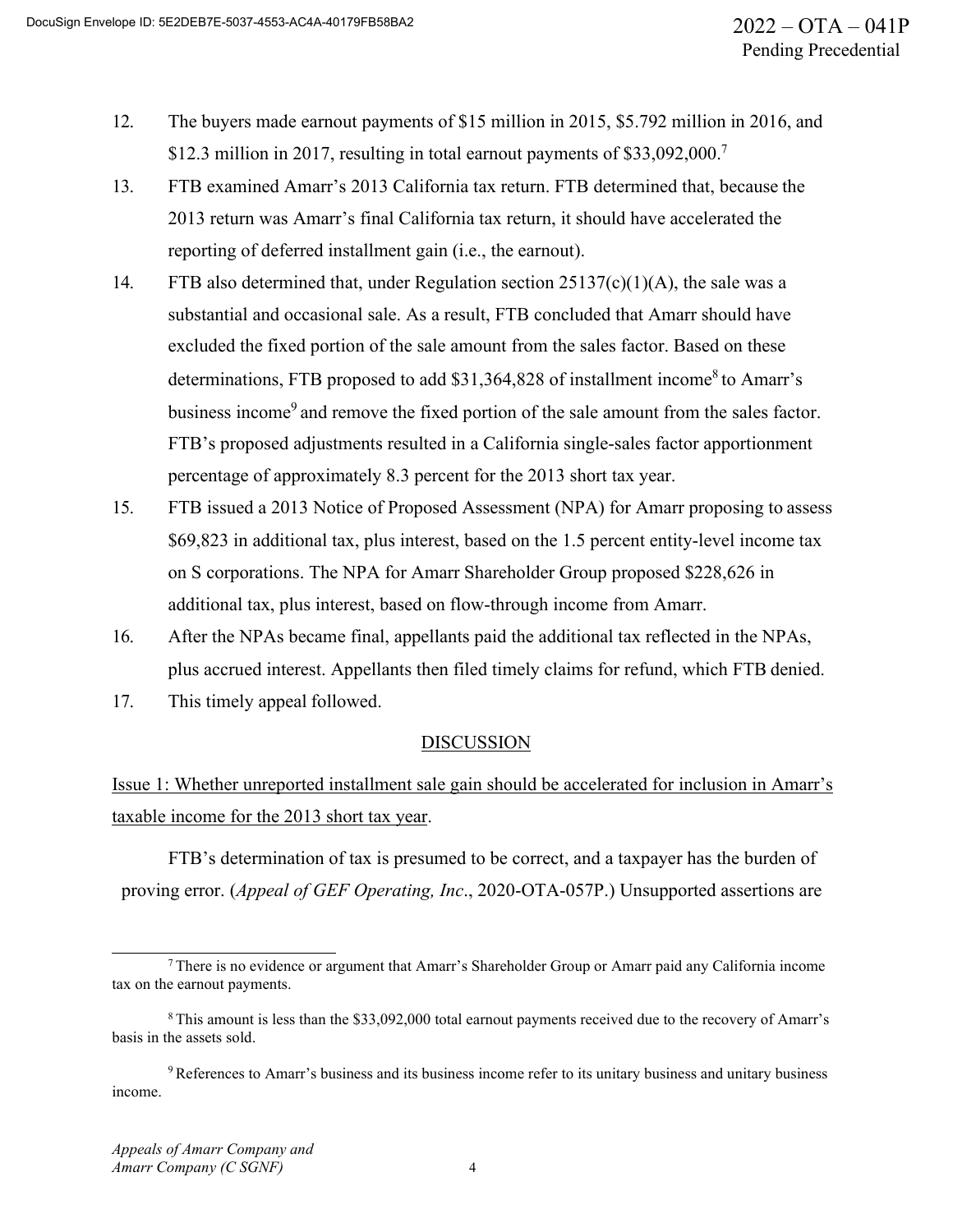not sufficient to satisfy a taxpayer's burden of proof. (*Ibid*.) FTB's determinations cannot be successfully rebutted when the taxpayer fails to provide credible, competent, and relevant evidence as to the issues in dispute. (*Ibid*.)

Where property is sold and at least one payment will be received in a later tax year, the sale is taxed as an installment sale, unless the taxpayer elects out of installment sale treatment.  $(IRC, 8, 453.)$ <sup>10</sup> Under the installment method, taxpayers generally recognize income in the year in which installment payments are received. (IRC, § 453(c).) However, California law provides an exception. Under R&TC section 24672(a), where a taxpayer subject to the California corporation franchise or income tax reports income from a sale, and the entire income from the sale has not been reported prior to the year that the taxpayer ceases to be subject to tax, then "the unreported income shall be included in the measure of tax for the last year in which the taxpayer is subject to the [California corporation franchise or income tax]." The primary purpose of R&TC section 24672(a) is to ensure that, in the event of the dissolution or cessation of a business, deferred income from an installment sale does not escape taxation at the corporation level in this state.<sup>11</sup> (See *Appeal of West Valley Land Management Co.* (95-SBE-014-A) 1995 WL 793466 (*West Valley*).)

Appellants argue that, while Amarr was no longer an S corporation, it continued California business operations as a C corporation and continued to be subject to California tax after the sale. Therefore, appellants contend that R&TC section 24762(a) does not apply. However, when an IRC section 338(h)(10) election is made, the corporation is treated as if it sold its assets, liquidated, and ceased to exist. (Treas. Reg. § 1.338(h)(10)-1(d)(4)(i).) Amarr's shareholders agreed to treat the sale for income tax purposes as a sale of assets and liquidation of Amarr.<sup>12</sup> As a result, following the deemed asset sale, Amarr was generally treated for tax purposes as a different corporation.<sup>13</sup> (See Treas. Reg. §§ 1.338-1(a)(1) & (b), 1.338(h)(10)-

 $^{10}$  Except as otherwise provided, IRC section 453, 453A, and 453B apply to California. (See R&TC, §§ 17551, 17560 & 24667.)

<sup>&</sup>lt;sup>11</sup> There is no federal counterpart to R&TC section 24672.

<sup>12</sup> Pursuant to R&TC section 23806(a) and (b), an election under IRC section 338 is a binding election for California income tax purposes. The S corporation's shareholders must consent to the IRC section 338(h)(10) election. (See Treas. Reg. § 1.338(h)(10)-1(c)(3).)

 $<sup>13</sup>$  There are exceptions to this general rule, not applicable here, as described in Treasury Regulation</sup> section 1.338-1(b)(2).)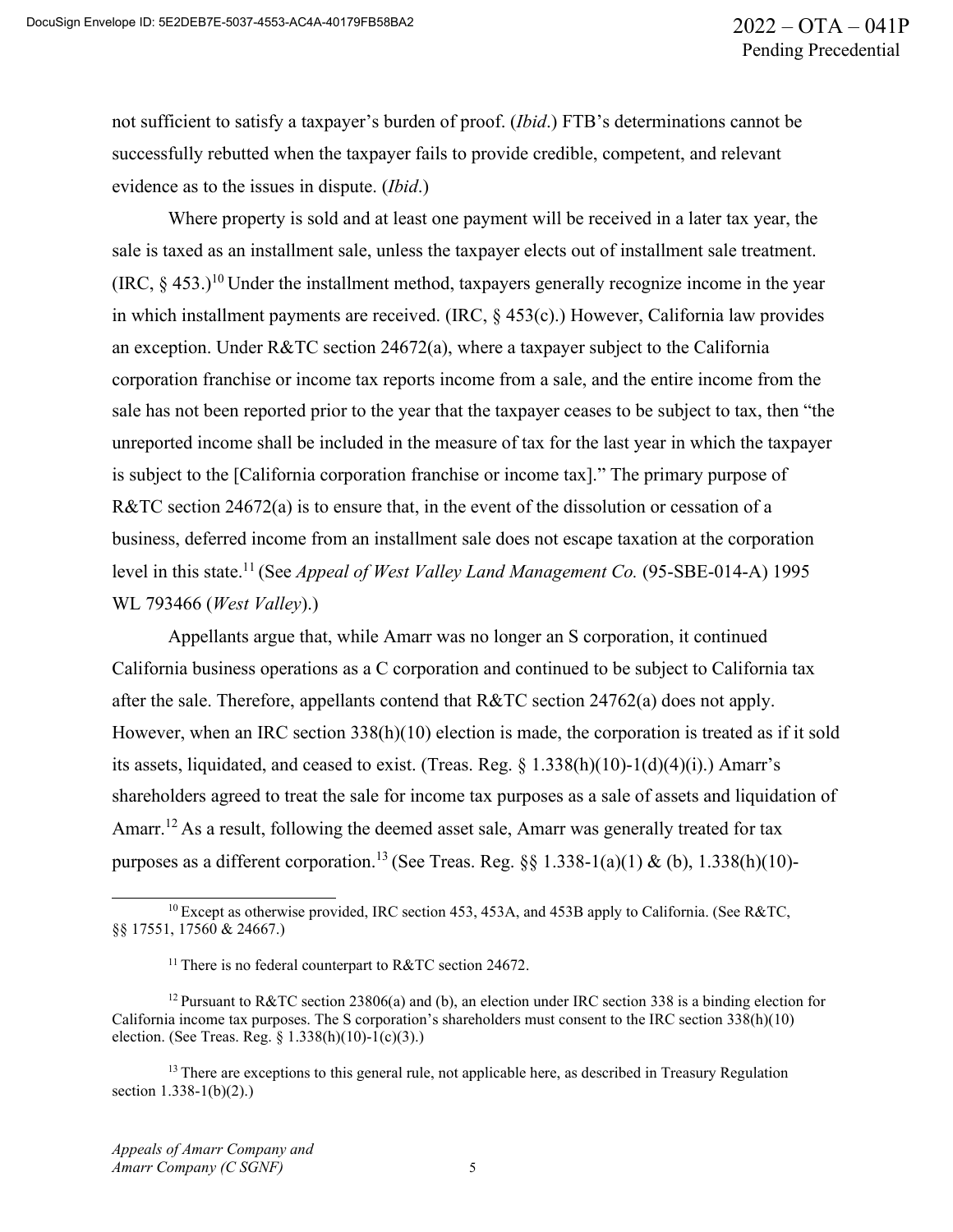$1(d)(3)(i)$ .)

While a taxpayer is free to organize its affairs as it chooses, nevertheless, once having done so, it must accept the tax consequences of its choice, whether contemplated or not, and may not enjoy the benefit of some other route it might have chosen to follow but did not. (*Commissioner v. National Alfalfa Dehydrating & Milling Co*. (1974) 417 U.S. 134, 149.) Therefore, under R&TC section 24672 and *West Valley*, *supra*, Amarr must recognize the unreported income from the installment obligation in its final tax year.<sup>14</sup>

As of the close of the 2013 short tax year, no earnout payments had been made, and the amount of the earnout payments depended on Amarr's future earnings. Accordingly, we must ascertain the amount of unreported earnout income to be included in Amarr's final tax year pursuant to R&TC section 24672. FTB based its proposed assessment on the actual amount of earnout payments that were ultimately paid. On the other hand, appellants argue that the fair market value (FMV) should be used as the amount of unreported income. Appellants argue that the payments should be treated as if Amarr elected out of the installment method and note that, for contingent payment obligations not reported under the installment method, such unreported income should be determined based on the FMV of the underlying property at the time the sale, pursuant to Temporary Treasury Regulation section  $15a.453-1(d)(2)(iii)$ .<sup>15</sup> Appellants assert that the FMV is "much less" than the actual payments or "zero since such payments were subject to meeting certain performance goals over the following three years, and these goals were based on aggressive growth assumptions such that it was in no way probable that they would be achieved." In support, appellants provide calculations showing that, to achieve the \$50 million maximum amount of earnout payments, Amarr's EBIT would need to increase at an average annual growth rate of approximately 38.4 percent over the three years following the sale.

FTB contends that Temporary Treasury Regulation section  $15a.453-1(c)(2)(i)(A)$  requires appellants to use the maximum sales price. Temporary Treasury Regulation section 15a.453-

<sup>14</sup> R&TC section 24672 only applies to corporations (both S corporations and C corporations). Therefore, Amarr is subject to the 1.5 percent entity-level income tax imposed on S corporations pursuant to R&TC section 23802(b)(1) for the accelerated gain. In this case, the parties do not specifically dispute the calculation of the shareholders' pro rata share of Amarr's income, but rather argue that FTB's determinations of Amarr's apportionable business income and sales factor are erroneous. These arguments are addressed in the discussion of Issues 2 and 3 below.

 $15$  The temporary regulation remains in force because it was promulgated prior to the enactment of Technical and Miscellaneous Revenue Act of 1988, Pub. L. No. 100-647, section 6232(b), 102 Stat. 3734, 3734 (1988).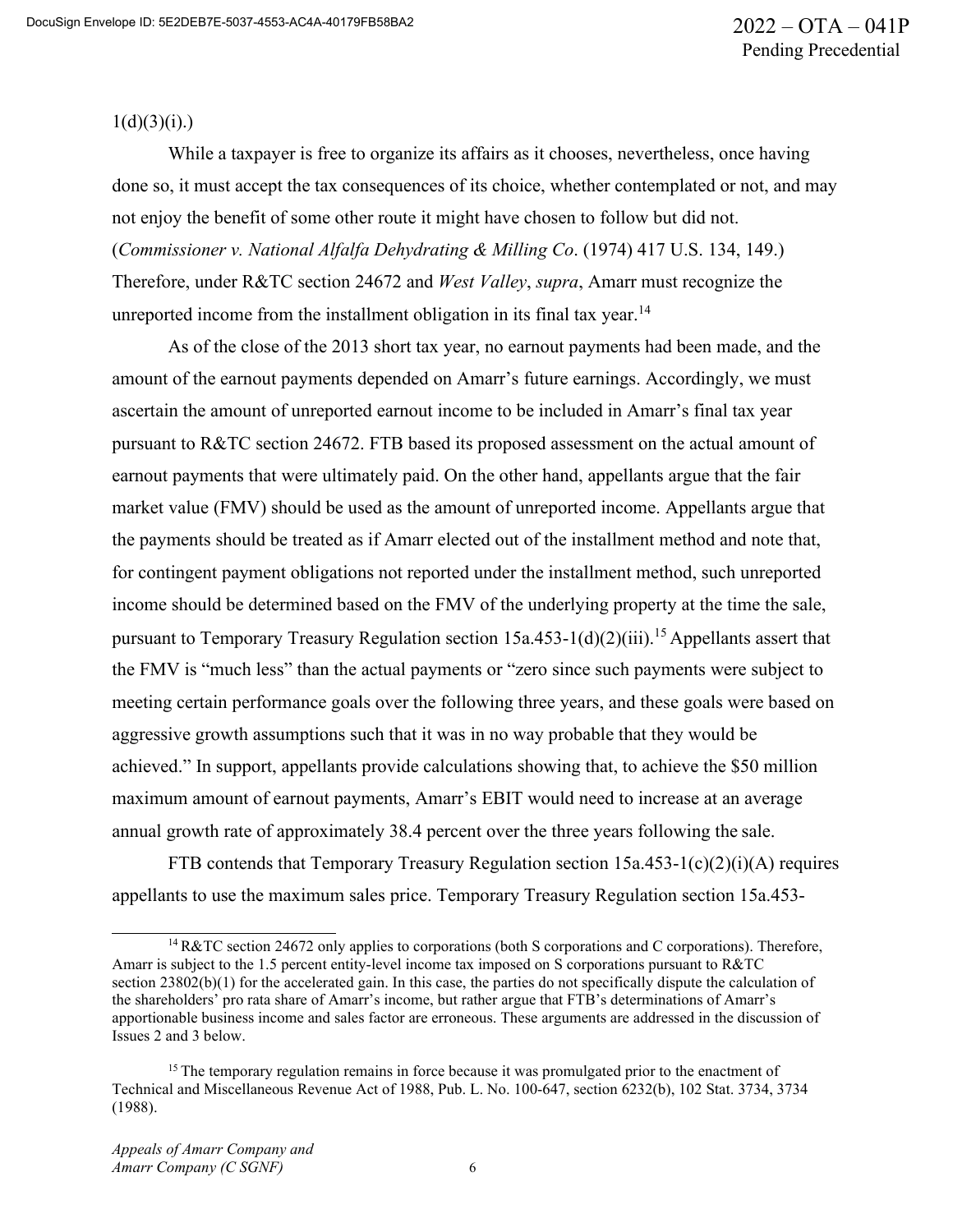$1(c)(2)(i)(A)$  applies to contingent payment sales under the installment method when the taxpayer has not elected out of the installment method. Temporary Treasury Regulation section 15a.453-1(c) provides methods for computing the gross profit ratio to apply to payments in order to calculate gain and recovery of basis. Temporary Treasury Regulation section 15a.453-  $1(c)(2)(i)$  provides that the contingent payment sale shall be treated as having the maximum selling price, when it can be determined under the terms of the agreement by assuming that all of the contingencies contemplated by the agreement are met or otherwise resolved.<sup>16</sup>

However, because the installment obligation is deemed to be distributed to the shareholders, the unreported income to be recognized under R&TC section 24672 is limited to the difference between the FMV of the obligation at the time of distribution and the basis in the obligation.<sup>17</sup> As a result of the election under IRC section  $338(h)(10)$ , the old corporation is treated as distributing in the deemed liquidation the installment obligation, and the shareholders are treated as receiving the installment obligation in the deemed liquidation. (See Treas. Reg. § 1.338(h)(10)-1(d)(8)(ii).) The Board of Equalization (BOE) has held that where a corporation distributes an installment obligation in the taxable year to which R&TC section 24672 is being applied, the unreported income is limited to the difference between the FMV of the obligation at the time of distribution and the basis in the obligation. (*Appeal of Admiral Building Company*  (71-SBE-006) 1971 WL 2687; *Appeal of Pioneer Development Co., Inc.* (61-SBE-002) 1961 WL 1393.)<sup>18</sup> The BOE placed the burden on the taxpayers to prove that the FMV of the obligation was less than its face amount. (*Appeal of Worldcombe Corporation* (66-SBE-053) 1966 WL

<sup>&</sup>lt;sup>16</sup> Paragraph (c) of the regulation also provides for alternative methods for computing the gross profit ratio to apply to payments, including when the maximum selling price cannot be determined and the payment period is fixed, when the agreement neither specifies a maximum selling price nor limits payments to a fixed period, and a reasonable alternative method when the normal basis recovery rule will substantially and inappropriately defer recovery of basis and the taxpayer receives a ruling from the IRS before using the alternative method. (See Temp. Treas. Reg. § 15a.453-1(c)(3), (4) & (7).)

 $17$  In addition, we note that the maximum sales price may result in a conclusion that more tax is due, whereas we are only deciding whether appellants are entitled to a refund based on FTB's determination of accelerated gain of \$31,364,828 based on the actual earnout payments received of \$33,092,000.

<sup>&</sup>lt;sup>18</sup> The BOE based its determination in these cases on former  $R&TC$  section 24670 which essentially adopted the provisions of IRC section 453B(a) through the use of substantially similar language. While former R&TC section 24670 has been repealed, the R&TC has now expressly conformed to IRC section 453B, through the addition of R&TC section 24667, unless otherwise provided. Given California's continued conformity to IRC section 453B(a) (either through its express adoption of IRC section 453B or the use of substantially similar language), the BOE's reasoning in these cases continues to be applicable to date.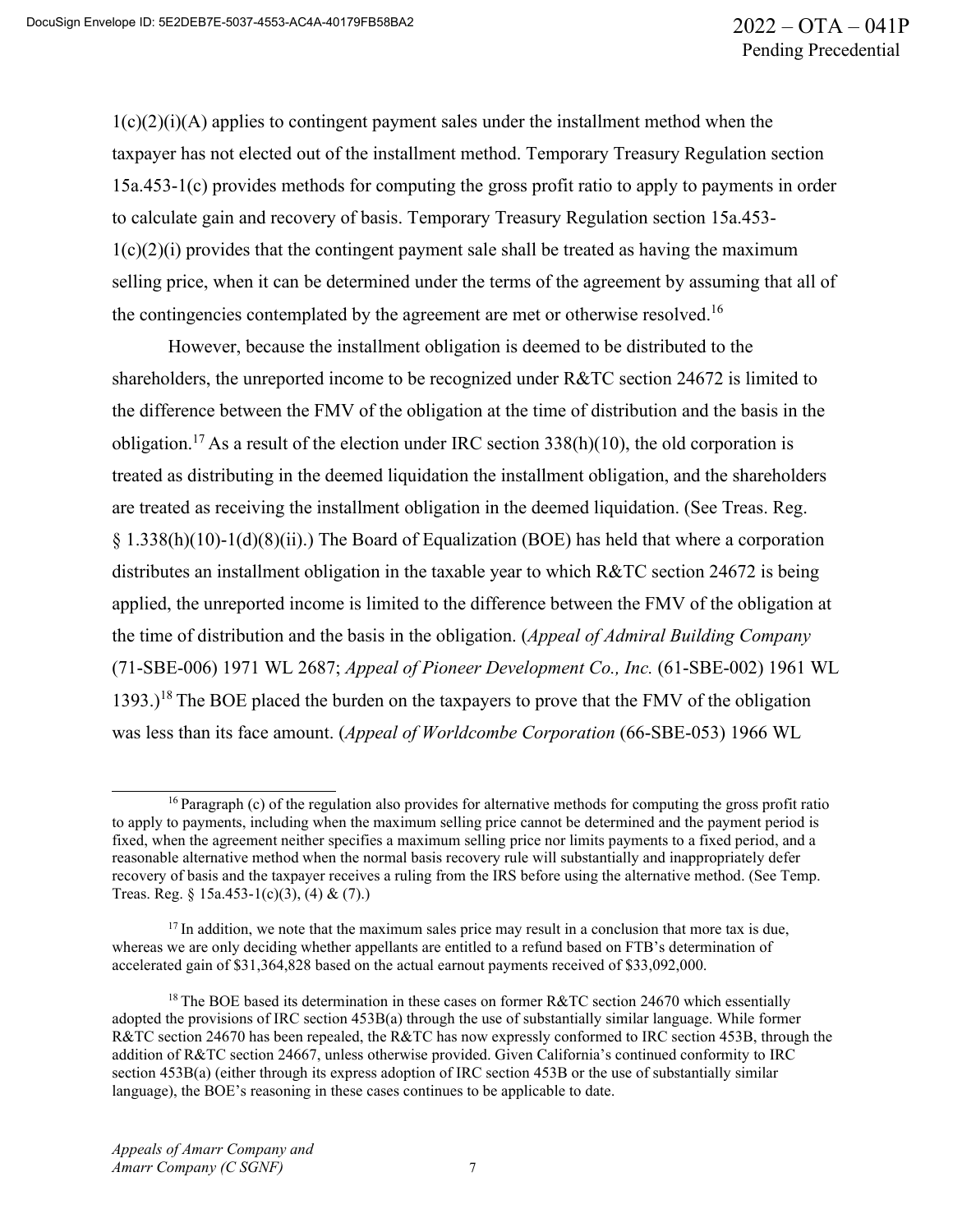1394.)

The BOE based this determination on former R&TC section 24670, which included substantially similar language as IRC section  $453B(a)$ <sup>19</sup> An installment obligation can contain both a fixed amount component and a contingent component. (See Temp. Treas. Reg. § 15a.453-  $1(d)(2)(iii)$ .) The gain on the fixed component was already recognized by Amarr in its 2013 short tax year. However, recognition of the contingent portion must be accelerated under R&TC section 24672, while being consistent with IRC section 453B(a). (*Appeal of Admiral Building Company*, *supra*; *Appeal of Pioneer Development Co., Inc.*, *supra*.) Therefore, the amount to be recognized by Amarr in its final tax year should be based on the FMV of the earnout at the time of distribution less Amarr's basis in the earnout, which appellants have the burden of proof to establish.<sup>20</sup>

In this case, the earnings history indicates that the earnout had substantial value as of the end of 2013. Amarr's EBIT increased from \$1,018,000 in 2011, to \$3,838,000 in 2012, and to \$12,996,000 in 2013, which is an annual growth rate exceeding 200 percent. This earnings history suggests that, as of the end of 2013, it appeared that Amarr might well achieve an average annual EBIT growth rate that exceeded 38.4 percent over the next three years, resulting in the maximum possible earnout payments of \$50 million. In addition, while appellants argue that the FMV should be much less than FTB's proposed value, we note that FTB's value already reflects a reduction from the maximum possible earnout due to future earnings not meeting certain thresholds to achieve the maximum payout. The evidence provided by appellants does not show that the FMV of the earnout was actually zero or any amount less than the value used by FTB.

Therefore, as appellants have not provided any evidence as to the FMV or that any adjustments should be made, and the actual earnout payments received are known, using the payments received to approximate FMV is reasonable. Accordingly, we find that appellants have not established error in FTB's determination of the amount of earnout income that must be included in their income for the 2013 short tax year.

 $19$  As noted in the previous footnote, California now conforms to IRC section 453B by way of R&TC section 24667(a)(1), unless otherwise provided.

 $20$  There are no contentions as to adjustments to be made to account for any basis.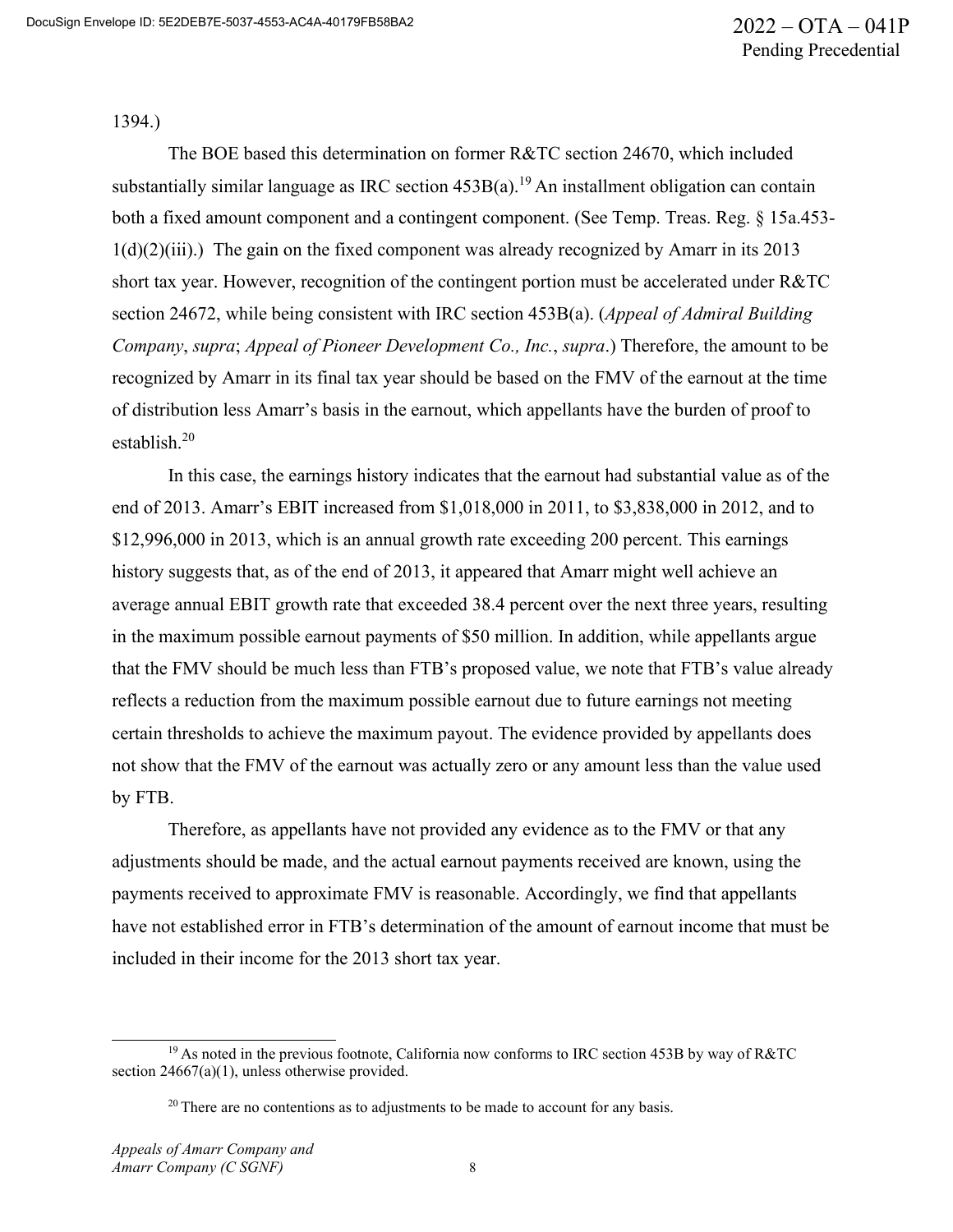Issue 2: Whether the income from the deemed asset sale relating to intangibles such as goodwill constitutes business income.

Appellants contend that the income on the deemed asset sale is nonbusiness income under R&TC section 25120(d) and Regulation section  $25120(c)(2)$  because the deemed asset sale income in question relates solely to intangibles such as goodwill and going concern value, which appellants contend were not used in the business prior to the sale.

Under the Uniform Division of Income for Tax Purposes Act (UDITPA) (R&TC sections 25120 through 25139), which was adopted by California and certain other states to establish uniform rules for the attribution of corporate income, a unitary enterprise's "business income" is apportioned among the taxing jurisdictions according to a formula. (See *Microsoft Corp. v. Franchise Tax Bd.* (2006) 39 Cal.4th 750, 755-756 (*Microsoft*).) Business income is income arising from transactions and activity in the regular course of the taxpayer's trade or business and includes income from tangible and intangible property if the acquisition, management, and disposition of the property constitute integral parts of the taxpayer's regular trade or business operations. (R&TC, § 25120(a); Cal. Code Regs., tit. 18, § 25120(a).) Income of the taxpayer is business income unless clearly classifiable as nonbusiness income. (Cal. Code Regs., tit. 18, § 25120(a).) Nonbusiness income means all income other than business income. (R&TC, § 25120(d); Cal. Code Regs., tit. 18, § 25120(a).)

In addition, gain or loss from the sale, exchange, or other disposition of real or tangible or intangible personal property constitutes business income if the property while owned by the taxpayer was used in the taxpayer's trade or business. (Cal. Code Regs., tit. 18,  $\S 25120(c)(2)$ .) If such property was utilized for the production of nonbusiness income or otherwise was removed from the property factor before its sale, exchange or other disposition, the gain or loss will constitute nonbusiness income. (*Ibid*.)

In *Hoechst Celanese Corp. v. Franchise Tax Bd.* (2001) 25 Cal.4th 508 (*Hoechst*), the California Supreme Court held that R&TC section 25120(a) establishes both a "transactional test" and a "functional test" for determining whether income constitutes business income. (*Id*. at pp. 520-526.) The satisfaction of either test leads to a determination that the income is apportionable business income. (*Id*. at p. 526.)

Under the transactional test, the controlling factor for identifying business income is the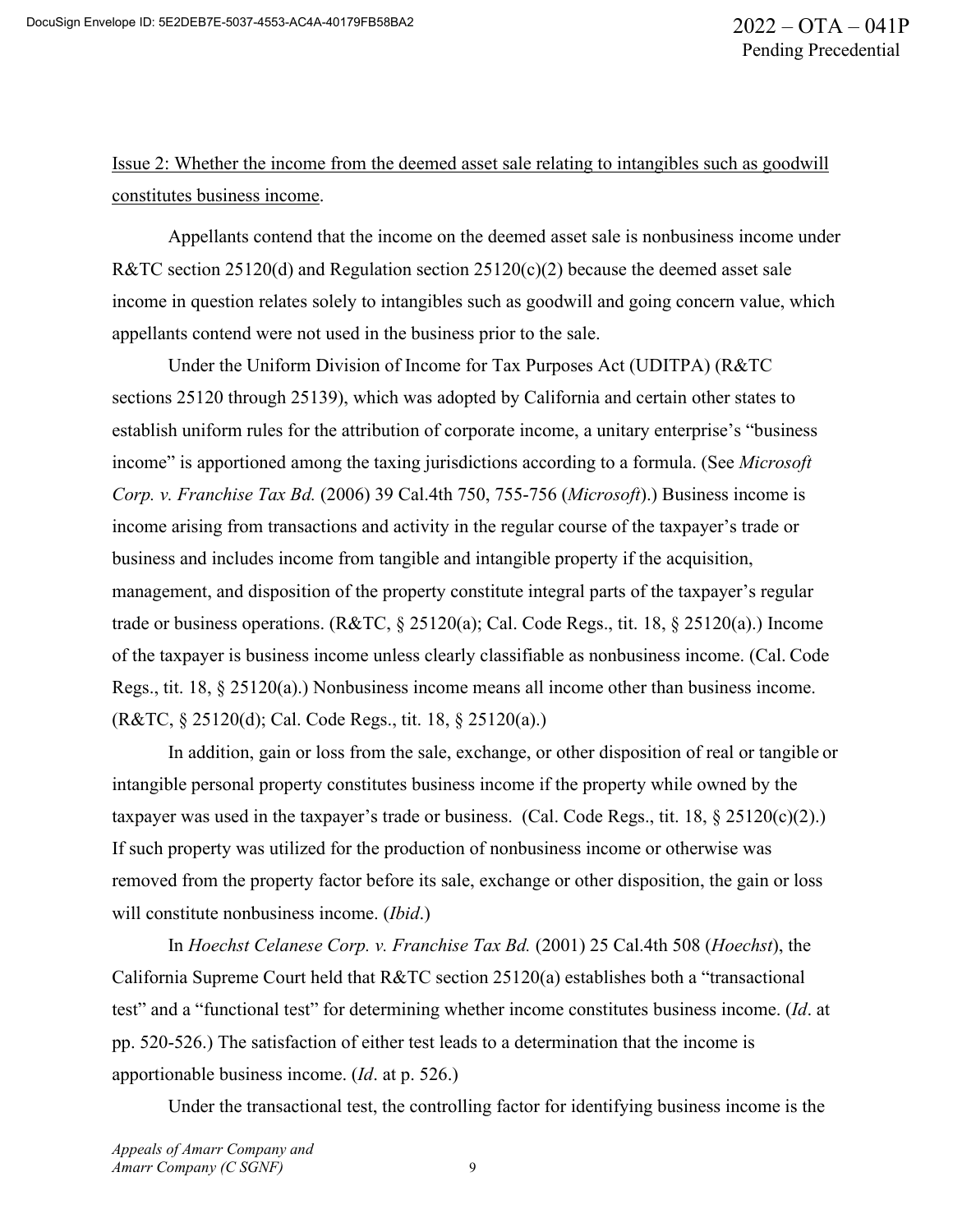nature of the income-producing transaction. (*Hoechst*, *supra*, 25 Cal.4th 508 at p. 526.) To generate business income under the transactional test, the transactions and activity must occur in the regular course of the taxpayer's trade or business. (*Ibid*.) Relevant considerations include the frequency and regularity of similar transactions, the former practices of the business, and the taxpayer's subsequent use of the income. *(Ibid.)* Income arising from extraordinary events such as a complete liquidation and cessation of business cannot satisfy the transactional test. (*Id*. at p. 526-527.) There is no dispute that the sale does not meet the transactional test – the deemed asset sale was a once in a corporate lifetime occurrence that does not occur in the regular course of the trade or business.

The functional test, in contrast, focuses on the income-producing property. (*Hoechst*, *supra*, 25 Cal.4th at p. 527.) In applying the functional test, the critical inquiry is the relationship between the property and the taxpayer's business operations. (*Ibid*.) In *Jim Beam Brands Co. v. Franchise Tax Bd.* (2005) 133 Cal.App.4th 514, 526 (*Jim Beam*), the court explained that a taxpayer's gain from a sale of stock constituted business income under R&TC section 25120(a) and Regulation section 25120 because the stock contributed materially to the taxpayer's production of business income. The court further explained that property that generated unitary business income also generates business income when it is sold. (*Id*. at p. 527.)

Under both *Hoechst* and *Jim Beam*, the sale will result in business income if it meets the functional test. The *Jim Beam* court stated that the functional test of R&TC section 25120(a) requires that the taxpayer: (1) have interest and power over the income-producing property (i.e., acquisition, management, and disposition of the property); and (2) that the taxpayer's control and use of the property be integral to the taxpayer's regular trade or business operations. (*Jim Beam*, *supra*, 133 Cal.App.4th at p. 524.)

We note that "going concern value" has been referred to as "the increase in the value of assets due to their existence as an integral part of an ongoing business." (*Concord Control, Inc. v. Commissioner* (1982) 78 T.C. 742, 743, citations omitted.) And as stated in *Appeal of Borden, Inc*. (77-SBE-007) 1977 WL 3818 (*Borden*), goodwill may be described as:

. . . the advantage or benefit which is acquired by an establishment beyond the mere value of its capital stock, funds, or property employed therein, in consequence of the general public patronage and encouragement which it receives from constant or habitual customers on account of its local position, or common celebrity, or reputation for skill, or influence, or punctuality, or from other accidental circumstances or necessities, or even from ancient partialities or prejudices.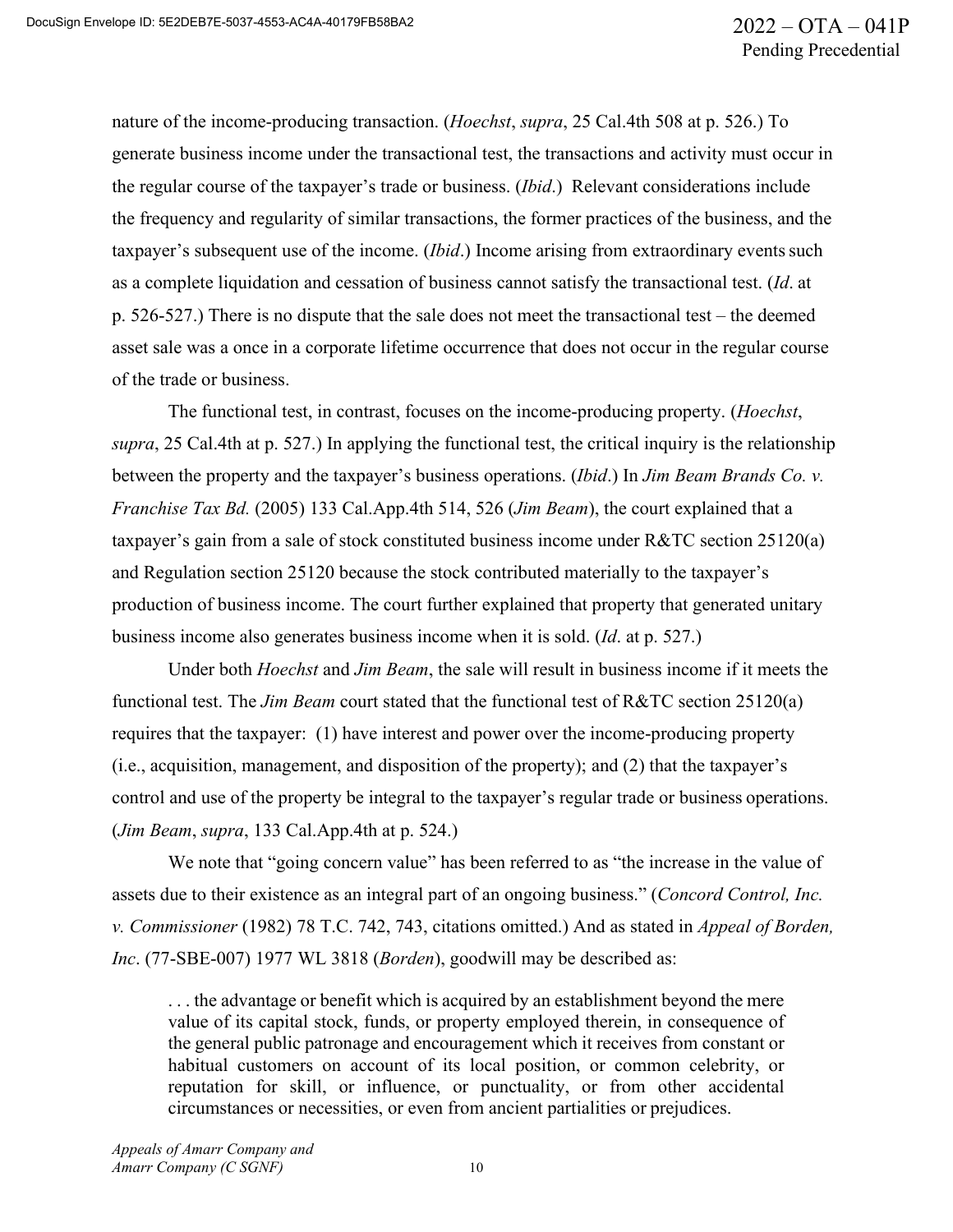Whether acquired by purchase or built up over a period of time, the advantage or benefit of goodwill makes possible the profitable operation of a business. (*Borden*, *supra*.) Goodwill is so essential to the viable conduct of a business that it has been held to be inseparable from the business as a whole. (*Id*.; see also *Hoechst*, *supra*, 25 Cal.4th at p. 533, citing *Borden*, *supra*.) While appellants contend that Amarr's intangibles, such as goodwill and going concern value, were not used in its business, appellants provide no evidence in support of this assertion. In addition, appellants provide no evidence to show that the intangibles were not integral to its regular trade or business operations. Accordingly, we find that the income from Amarr's sale of intangibles, including goodwill and going concern value, constitutes apportionable business income.

Issue 3: Whether gross receipts from the deemed asset sale should be excluded from Amarr's sales factor pursuant to Regulation section  $25137(c)(1)(A)$  as receipts arising from a substantial and occasional sale.

Since we conclude above that the income from the deemed asset sale is properly treated as apportionable business income, the next issue is how the gross receipts from that sale should be treated for sales factor purposes. For tax years beginning before January 1, 2013, California generally required a taxpayer's business income to be apportioned by a three-factor formula composed of a property factor, a payroll factor, and a double-weighted sales factor. (R&TC, § 25128(a).) For taxable years beginning on or after January 1, 2013, all business income of an apportioning trade or business, other than an apportioning trade or business described in R&TC section 25128(b), shall be apportioned to this state by multiplying the business income by the sales factor. (See R&TC, § 25128.7.)

"The sales factor is a fraction, the numerator of which is the total sales of the taxpayer in this state during the taxable year, and the denominator of which is the total sales of the taxpayer everywhere during the taxable year." (R&TC, § 25134.) The term "sales" is defined as "all gross receipts of the taxpayer not allocated [as nonbusiness income] under [R&TC] [s]ections 25123 to 25127, inclusive."  $(R&TC, \S 25120(f)(1))$ .)

"Gross receipts" is defined in part as "the gross amounts realized (the sum of money and the fair market value of other property or services received) on the sale or exchange of property . . . in a transaction that produces business income, in which the income, gain, or loss is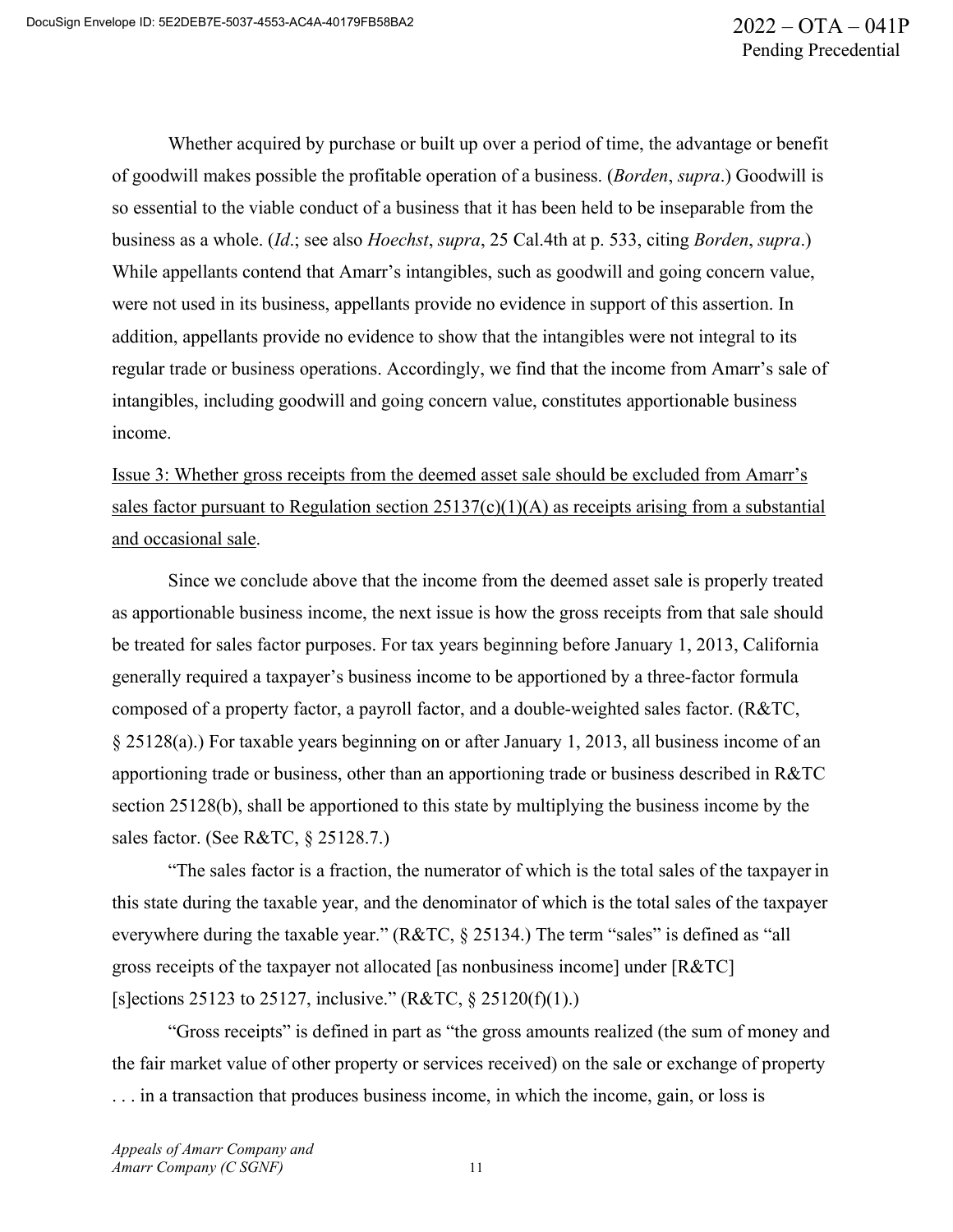recognized . . . under the [IRC], as applicable for purposes of this part. Amounts realized on the sale or exchange of property shall not be reduced by the cost of goods sold or the basis of property sold."<sup>21</sup> (R&TC, § 25120(f)(2).) Under the definition of gross receipts pursuant to R&TC section 25120(f)(2), gross receipts from the sale of Amarr stock, which appellants elected to have treated as a deemed asset sale under IRC section 338(h)(10), are generally included in the sales factor.

R&TC section 25137 also, however, provides that if the allocation and apportionment provisions of the UDITPA do not fairly represent the extent of the taxpayer's business activity in this state, the taxpayer may petition for or FTB may require, in respect to all or any part of the taxpayer's business activity, if reasonable: (a) separate accounting; (b) the exclusion of any one or more of the factors; (c) the inclusion of one or more additional factors which will fairly represent the taxpayer's business activity in this state; or (d) the employment of any other method to effectuate an equitable allocation and apportionment of the taxpayer's income.

FTB has promulgated special apportionment regulations under R&TC section 25137. If a relevant special formula is specifically provided for in the R&TC section 25137 regulations and the conditions and circumstances delineated in such regulations are satisfied, the method of apportionment prescribed in those regulations shall be the standard by which the parties are to compute the taxpayer's apportionment formula. (*Appeal of Fluor Corporation* (95-SBE-016) 1995 WL 799363 (*Fluor*).) In other words, once found to be applicable to the particular situation, the R&TC section 25137 regulations will control. (*Ibid*.) Any party wishing to deviate from the method prescribed by the R&TC section 25137 regulations, when found to be applicable, must establish by clear and convincing evidence that the regulation does not fairly represent the extent of the taxpayer's activities in this state. (*Ibid*.) Specifically, the party seeking to show distortion has the burden of showing by clear and convincing evidence that: (1) the approximation provided by the standard formula is not a fair representation; and (2) the proposed alternative is reasonable. (*Microsoft*, *supra*, 39 Cal.4th at p. 765.)

#### Sales Factor Special Rule: Substantial and Occasional Sale

Regulation section 25137(c) provides special rules with respect to the sales factor of the apportionment formula, including where a taxpayer receives substantial amounts of gross

<sup>&</sup>lt;sup>21</sup> This definition of gross receipts is applicable for tax years beginning on or after January 1, 2011. (See R&TC, § 25120(f); see also *General Mills, Inc. v. Franchise Tax Bd.* (2012) 208 Cal.App.4th 1290, fn. 4.)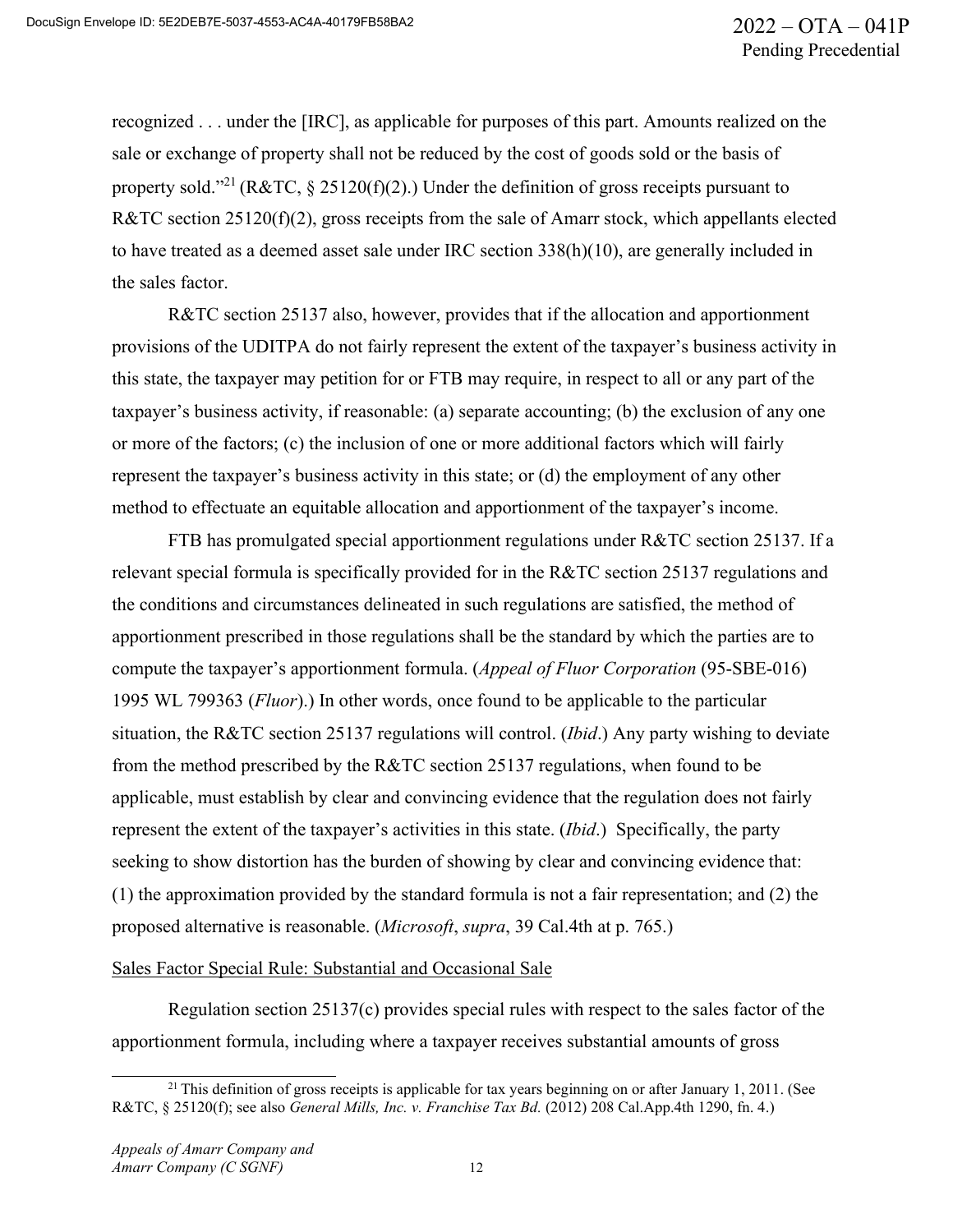receipts from a substantial and occasional sale. Specifically, Regulation section  $25137(c)(1)(A)$ provides:

Where substantial amounts of gross receipts arise from an occasional sale of a fixed asset or other property held or used in the regular course of the taxpayer's trade or business, such gross receipts shall be excluded from the sales factor. For example, gross receipts from the sale of a factory, patent, or affiliate's stock will be excluded if substantial. For purposes of this subsection, sales of assets to the same purchaser in a single year will be aggregated to determine if the combined gross receipts are substantial. $^{22}$ 

Here, FTB determined that, under Regulation section 25137(c)(1)(A), Amarr's deemed asset sale was a substantial and occasional sale. As a result, FTB required that Amarr exclude the fixed portion of the sale amount from the sales factor numerator and denominator. This increased Amarr's California sales factor apportionment percentage and, therefore, also increased its California taxable income and resulting tax liability.

On appeal, appellants agree that the deemed asset sale was substantial and occasional for purposes of Regulation section  $25137(c)(1)(A)$ . However, appellants argue that Regulation section 25137(c)(1)(A) should not be applied because the proceeds should be included in the denominator of the sales factor under Regulation section 25137(c)(1)(C). Regulation section  $25137(c)(1)(C)$  provides:

Where the income producing activity in respect to business income from intangible personal property can be readily identified, such income is included in the denominator of the sales factor and, if the income producing activity occurs in this state, in the numerator of the sales factor as well.

Appellants assert that the proceeds at issue can be readily identified as related to intangible personal property. Therefore, appellants argue that the proceeds should be included in the denominator of the sales factor under Regulation section  $25137(c)(1)(C)$ . However, for tax years beginning on or after January 1, 2011, which includes the tax year at issue in this appeal,

 $22$  We note that in 2001, this regulation was amended to apply to intangibles, in addition to fixed assets. (Amendment of subsection  $(c)(1)(A)$  and new subsections  $(c)(1)(A)1.-2$ . filed 1-30-2001; operative 1-1-2001 (Register 2001, No. 5).) Prior to that, FTB issued Legal Ruling 1997-1, which stated that gross receipts from an incidental or occasional sale of intangible property held or used in the regular course of taxpayer's trade or business will be excluded from the sales factor, if substantial, because there is no logical basis for distinguishing between fixed assets and intangibles. We note that Regulation section  $25137(c)(1)(A)$  states that, "[f]or example, gross receipts from the sale of a factory, patent, or affiliate's stock will be excluded if substantial." Therefore, Regulation section 25137(c)(1)(A) makes clear that the substantial and occasional sale rule is applicable to sales of both tangible assets (i.e., a factory) and intangible assets (i.e., patents or an affiliates stock).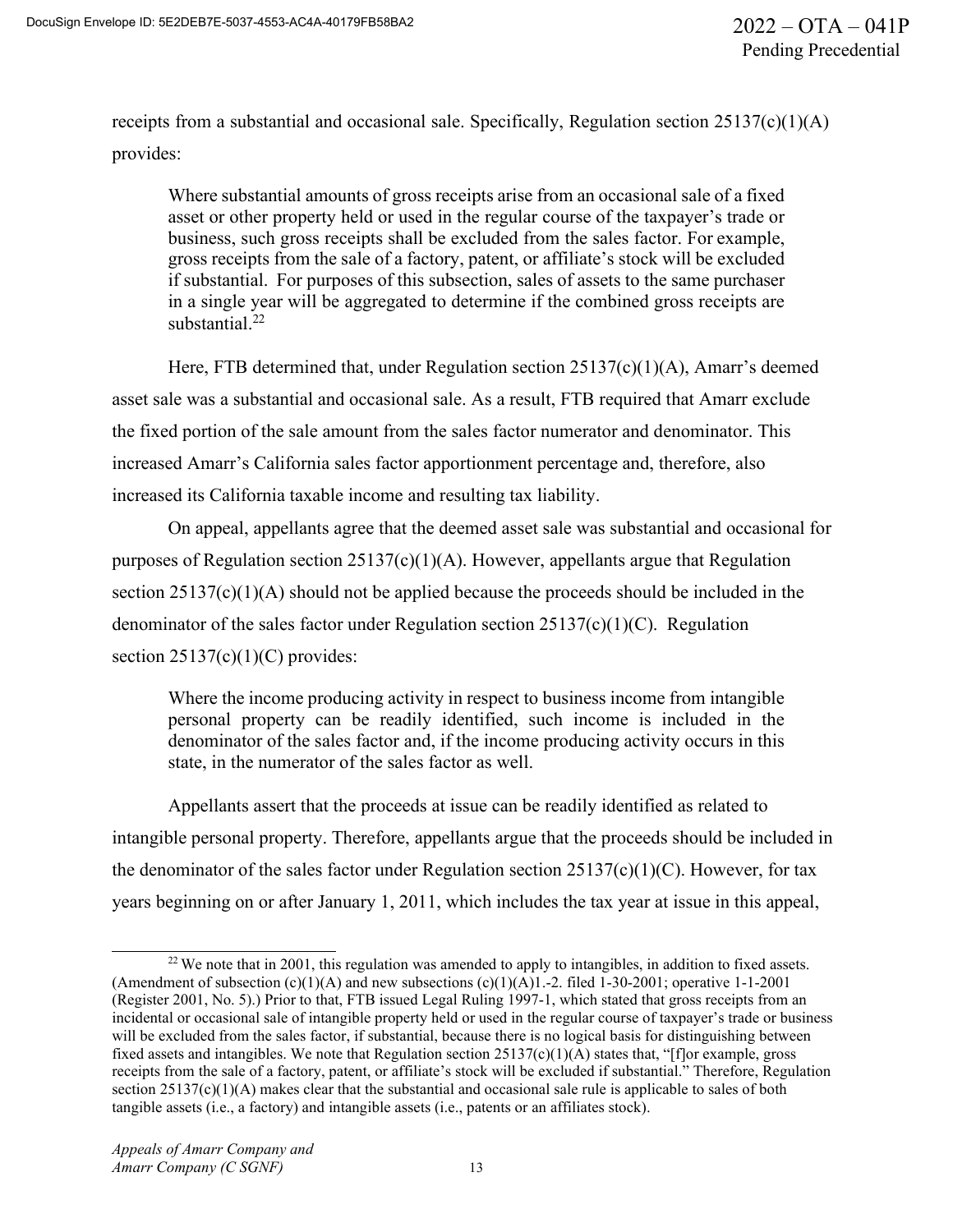Regulation section  $25137(c)(1)(C)$  is not applicable. (Cal. Code Regs., tit. 18, § 25136- $2(h)(3)(B)$ .) Accordingly, we find that appellants have not shown that FTB improperly applied Regulation section  $25137(c)(1)(A)$  in excluding the gross receipts from the sales factor as a substantial and occasional sale.

#### Alternative Apportionment Method Under R&TC section 25137

R&TC section 25137 provides, in relevant part, that if the allocation and apportionment provisions of the UDITPA do not fairly represent the extent of the taxpayer's business activity in this state, the taxpayer may petition for or FTB may require, in respect to all or any part of the taxpayer's business activity, if reasonable, the employment of any other method to effectuate an equitable allocation and apportionment of the taxpayer's income.

Appellants contend that excluding the gross receipts from the sales factor while including the corresponding net gain in their apportionable tax base is distortive and does not fairly reflect the extent of Amarr's California business activity. As appellants are the party seeking a deviation from the standard apportionment formula, they have the burden to show that an alternative apportionment formula should be applied. (See *Microsoft*, *supra*, 39 Cal.4th at p. 765.) Accordingly, to prevent the application of the substantial and occasional sale provisions of Regulation section 25137(c)(1)(A), appellants must show by clear and convincing evidence that: (1) application of the regulation would not fairly represent Amarr's business activities in California; and (2) their proposed alternative apportionment methodology is reasonable. (*Ibid*.)

In *Microsoft*, the California Supreme Court examined the following two factors in deciding whether to apply an alternative method in place of the standard formula where treasury function receipts were included in the taxpayer's gross receipts: (1) whether the treasury functions were qualitatively different from the taxpayer's principal business; and (2) whether the quantitative distortion that arose from the inclusion of the treasury function receipts was substantial. (*Microsoft*, *supra*, 39 Cal.4th at p. 766.)<sup>23</sup> The qualitative and quantitative effects do not constitute two separate tests, but are examined together in "assessing whether the standard

<sup>&</sup>lt;sup>23</sup> We note that other considerations have been examined when evaluating distortion under R&TC section 25137. (See, e.g., *Appeal of Crisa Corporation* (2002-SBE-004) 2002 WL 1400003 [providing five examples of fact situations that may result in using an alternative apportionment method].) In this case, we address the factors as applicable to appellants' arguments and the facts of this case.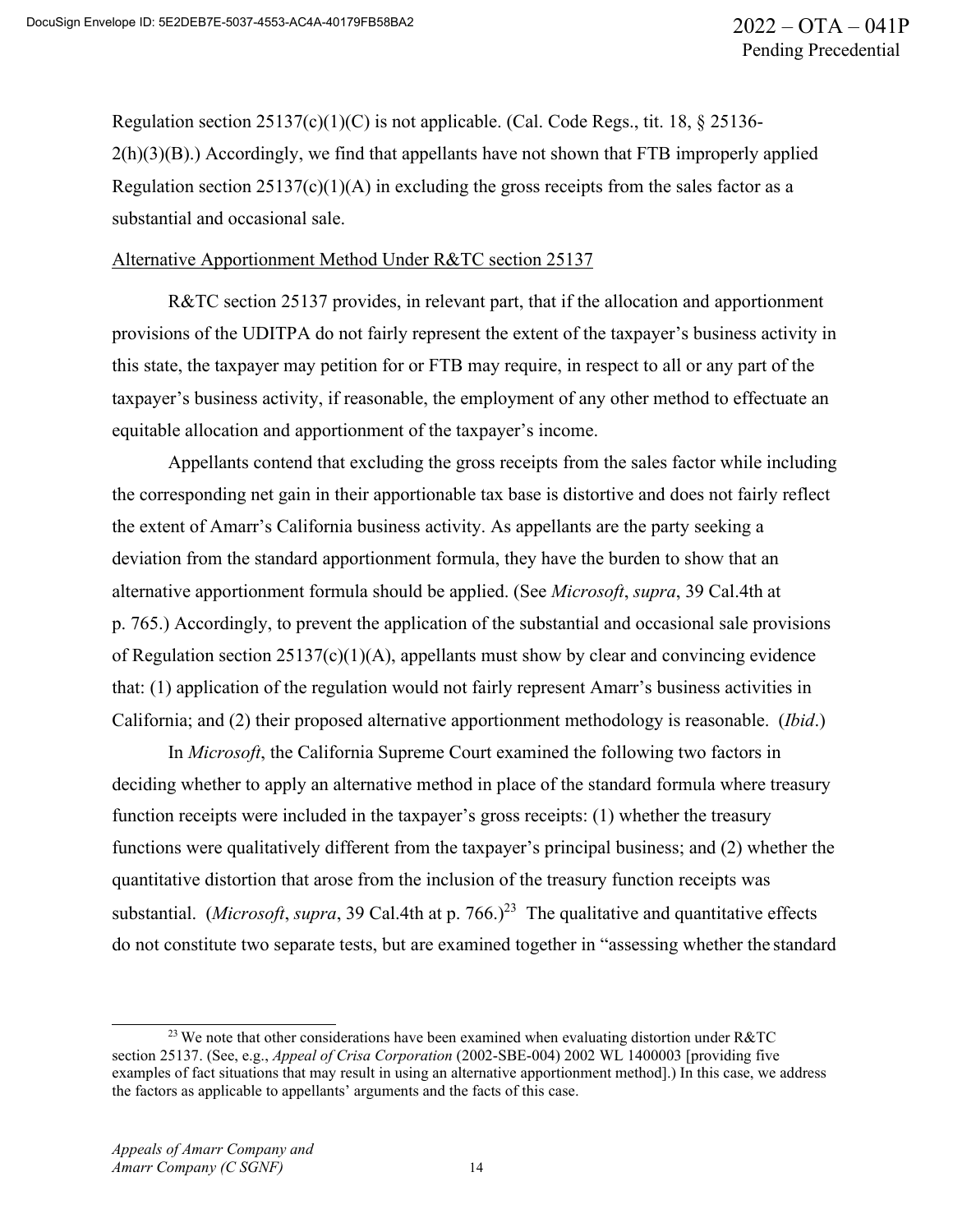formula fairly represents the company's business activity in California." (*General Mills, Inc. v. Franchise Tax Bd.* (2012) 208 Cal.App.4th 1290, 1301.)<sup>24</sup>

### Qualitative Factor

Appellants argue that it is inherently distortive to both treat the net gain from the sale of goodwill as apportionable business income and exclude the gross receipts from its sale from the sales factor. Appellants argue that a substantial portion of the goodwill was generated in prior years when it was not doing business in California. On this basis, appellants argue that the exclusion of the gross receipts results in distortion because the goodwill income has no representation in the sales factor and is being apportioned based on Amarr's sales of tangible personal property (e.g., garage door inventory) for the tax year at issue, which consists of only a single year's activity. In other words, appellants argue that the apportionment factors of the year of sale should reflect the activities that gave rise to the goodwill income in prior years. (See *Tenneco West, Inc. v. Franchise Tax Bd*. (1991) 234 Cal.App.3d 1510, 1537-1538; *Appeal of Donald M. Drake* (77-SBE-012) 1977 WL 3823 ["income … although recognized and apportioned in the year of completion, was actually earned at least partially through business activity in a prior year or years"].)

In *Microsoft,* the burden was on FTB to establish it was distortive to *include* treasury function receipts in the sales factor and the court addressed whether the treasury functions were qualitatively different from the taxpayer's principal business. In this case, it is appellants who argue that it is distortive to *exclude* the gross receipts from the sales factor. Therefore, it is appellants who have the burden. In other words, in this case, appellants' arguments are the inverse of those by FTB in *Microsoft*; appellants are contending that the goodwill activities that gave rise to the gross receipts which have been *excluded* from representation in the sales factor pursuant to Regulation section 25137(c)(1)(A) are still qualitatively a part of Amarr's business that must be fairly reflected in the apportionment formula.

However, goodwill is represented in California's sales factor because the gross receipts from Amarr's regular sales of its inventory implicitly includes the added value of intangibles,

<sup>&</sup>lt;sup>24</sup> The qualitative and quantitative effects do not constitute two separate tests, but "are simply two factors…to apply to…factual findings." (*General Mills, Inc. v. Franchise Tax Bd*., *supra*, 208 Cal.App.4th at p. 1301 & fn. 9.) We apply these two factors to the facts before us because, even though this case does not involve treasury functions, the qualitative and quantitative effects may be examined in determining whether the standard formula fairly represents Amarr's business activity in California. (See *id*. at p. 1301.)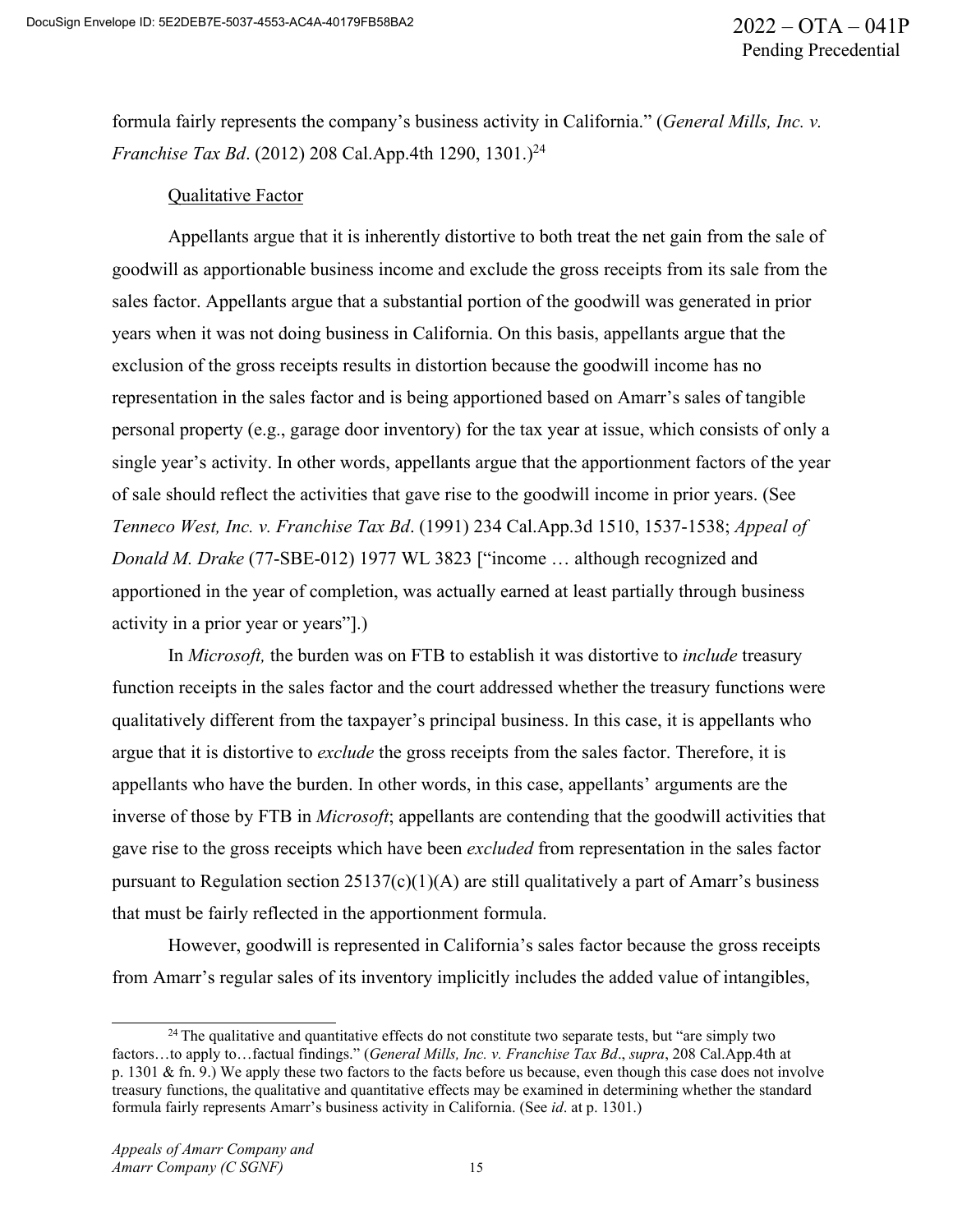such as goodwill, that may contribute to sales. In addition, appellants have not provided evidence to support their argument that the exclusion of the gross receipts results in inherent distortion because, as they contend, the goodwill income has no representation in the sales factor.

Here, the value of Amarr's goodwill was built up over time, which is illustrated by costs incurred in creating and maintaining goodwill, including, for example, advertising expenses and other ordinary and necessary business expenses, which were deducted in prior years. However, the value of Amarr's goodwill was not recognized for tax purposes until the deemed asset sale. (See *Elliott v. United States* (1970) 431 F.2d 1149, 1154.) The value of the goodwill is an intangible asset that represents the ability of a company to generate earnings over and above the operating value of the company's other tangible and intangible assets, and often includes the company's name recognition, consumer brand loyalty, or special relationships with suppliers or customers. (*Sanders v. Jackson* (2000) 209 F.3d 998, 1001.) Therefore, the gross receipts from the sale of Amarr's intangibles, such as goodwill, are attributable to brand name, customer relationships, and other intangibles that increased in value over the years, but which were not recognized for tax purposes until the deemed asset sale.

In addition, the value of the intangibles is implicitly reflected in the sales factor, as those intangibles, such as goodwill, may contribute to the gross receipts from Amarr's regular sales of its inventory. Specifically, the activities related to creating, maintaining, and building Amarr's goodwill, such as those related to marketing and building its brand, contributed to sales as well as any increased prices due to the willingness of customers to pay for products bearing its brand name. We note that goodwill has been defined as "[t]he competitive advantage which… is represented by a number of property rights or interests, including tradenames, trademarks, some customer lists, customer routes and other distribution networks (citations omitted)…." (*Philip Morris v. Commissioner* (1991) 96 T.C. 606, 634.) Goodwill has also been defined as "the sum total of all the imponderable qualities that attract customers and bring patronage to the business without contractual compulsion." (*Richard S. Miller & Sons, Inc. v. U. S*. (1976) 537 F.2d 446, 451.) And as stated in *Borden*, *supra*, "the advantage or benefit of goodwill makes possible the profitable operation of a business."

There is an intrinsic relationship between Amarr's goodwill, including its brand name, and Amarr's gross receipts from its regular sales made to customers, including those customers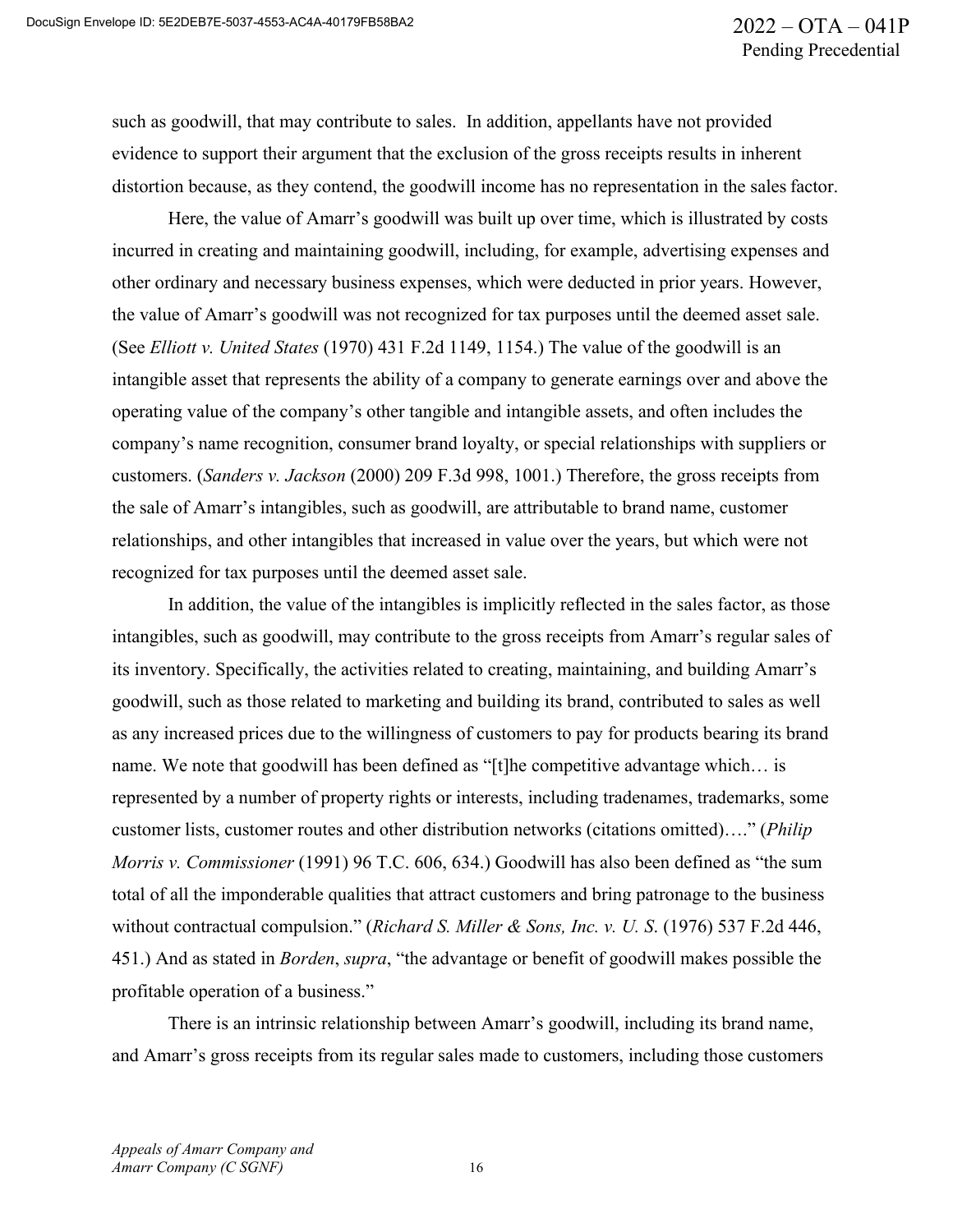within California's market.<sup>25</sup> As a result, the creation, maintenance, and build-up of goodwill in California may be regarded as having implicit representation in Amarr's gross receipts from the California sales of its inventory to its customers in the ordinary course of business.<sup>26</sup> Furthermore, appellants have not provided evidence to support their argument that the exclusion of the gross receipts results in the goodwill income having no representation in the sales factor. Therefore, we find that there is representation in the sales factor of the value of Amarr's goodwill.<sup>27</sup> Accordingly, appellants have not shown that there is inherent qualitative distortion or that the goodwill income has no representation in the apportionment factor due to the exclusion from the sales factor of the gross receipts from the sale of goodwill pursuant to Regulation section  $25137(c)(1)(A).^{28}$ 

#### Quantitative Factor

As to the quantitative factor, appellants do not provide evidence to support their assertion that a substantial amount of goodwill arose in prior years in which Amarr was not doing business in California. Appellants provide no evidence as to the contribution to goodwill attributable to California or any other states. Furthermore, it is reasonable to infer that Amarr's California operations contributed to the creation of the goodwill, and appellants have not provided evidence to show that the apportionment factor for 2013 is assigning too much business income from the sale of goodwill to California.

In addressing the scope of Amarr's California business activities, as compared to business activities elsewhere, we use the information that has been provided, which is for the

<sup>&</sup>lt;sup>25</sup> The sales factor is based on the idea that a state which provides a market for a product is entitled to some tax returns on the income which it has helped to produce. (*Microsoft Corp. v. Franchise Tax Bd*. (2012) 212 Cal.App.4th 78, 85.)

<sup>26</sup> We find persuasive the reasoning in *Pacific Coca-Cola Bottling Co. v. Department of Revenue* (1987) 10 Or. Tax 535, 541-542 [discussing that trademark activities are reflected in the sales factor].

 $27$  This is not to say that the amount of representation can be specifically calculated from the record. Rather, we are merely concluding that there is some representation, contrary to appellants' arguments otherwise, and as discussed below, appellants have not provided evidence to show that there is an unfair representation of Amarr's business activities in California.

 $28$  In addition, we note that including the deemed asset sale proceeds would combine regular business proceeds with proceeds not related to Amarr's principal business, as Amarr's principal business is not the sale of its entire business, including its goodwill. (See *Microsoft*, *supra*, 39 Cal.4th at p. 766 ["Microsoft's treasury functions are qualitatively different from its principal business"].)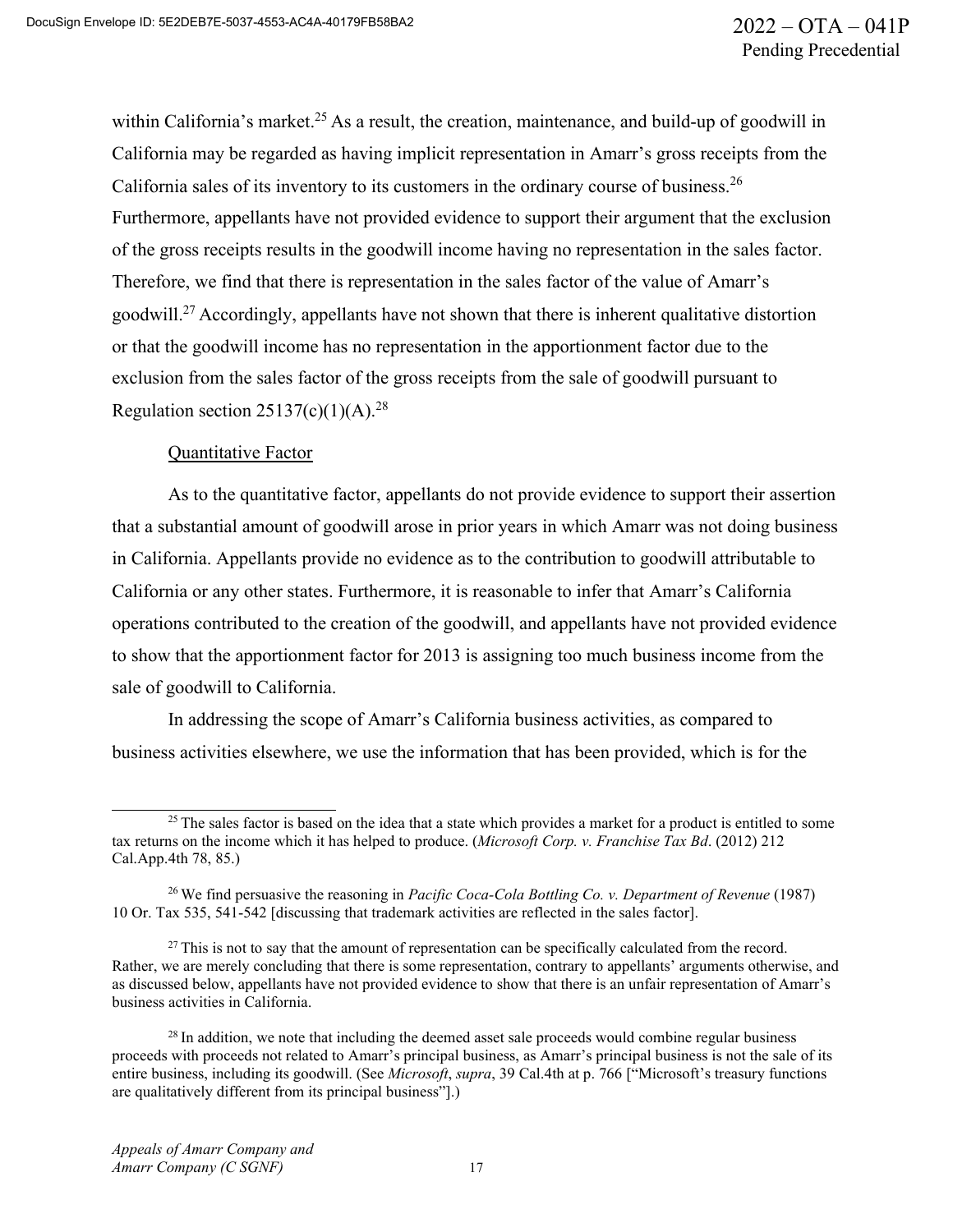2010 through 2013 tax years.<sup>29</sup> From 2010 to 2012, the percentage of Amarr's California sales, as compared to sales everywhere, grew from approximately 7.3 percent in 2010, to approximately 7.8 percent in 2011, and to approximately 8.0 percent in 2012. Due to a change in California law requiring most apportioning trades or businesses to use a single-sales factor, Amarr's apportionment percentage for 2013 was based solely on the extent of its California sales, as compared to its sales everywhere, rather than also reflecting its property and payroll, as was the case in 2010 through 2012. Therefore, rather than constituting an aberration or distortion that does not fairly reflect the extent of Amarr's California business activities, Amarr's California apportionment percentage of approximately 8.3 percent for the 2013 short tax year reflects this change in the law and the continued increase in its California sales, as compared to its sales everywhere.<sup>30</sup>

As discussed above, the value of Amarr's goodwill has inherent representation in the sales factor. California's contribution to goodwill is reflected in the prior years' sales factors when the goodwill was built up in California. The sales factor for the current year is consistent with prior years as it reflects a continued increase in both total gross receipts from sales everywhere and California gross receipts from sales. Therefore, it is reasonable to conclude that the sales factor in the current year is a fair reflection of California's contribution to the goodwill, as it is consistent with the sales factor in the prior years.<sup>31</sup> And as noted above, while appellants contend that the goodwill was primarily built up or created in prior tax years when Amarr had little or no California business activities or sales, they have not provided any evidence in support

<sup>&</sup>lt;sup>29</sup> While other prior years may also be relevant, the record only includes information relating to Amarr's business activities and apportionment percentages in California for the 2010 through 2013 tax years.

 $30$  We note that inclusion of the gross receipts from the sale of the intangibles results in a 5.7 percent sales factor when the accelerated gain is added to the denominator as discussed in Issue 1, as compared to a 6.1 percent sales factor without the accelerated gain as reported on Amarr's 2013 tax return (we assume that the earnout payments would be included in the denominator of the sales factor only, as appellants do not contend otherwise). However, a 5.7 sales factor for 2013 (as well as the 6.1 percent as reported) is inconsistent with the sales factors of 7.8 and 8.0 percent in 2011 and 2012, respectively. This indicates that including the gross receipts from the sale of the intangibles in the sales factor in 2013 would misrepresent Amarr's business activity, whereas the current year sales factor (excluding the intangibles) of 8.3 percent and the prior year sales factors demonstrate that its business activities, as measured by the sales factor, did not significantly change.

<sup>&</sup>lt;sup>31</sup> The standard formula is the single-sales factor. Appellants do not dispute the use of the single-sales factor or propose using another factor, such as the property and payroll factors as used in prior years, which is not part of the standard formula for the year at issue. Therefore, we address only the sales factor, which is the standard apportionment formula for the year at issue.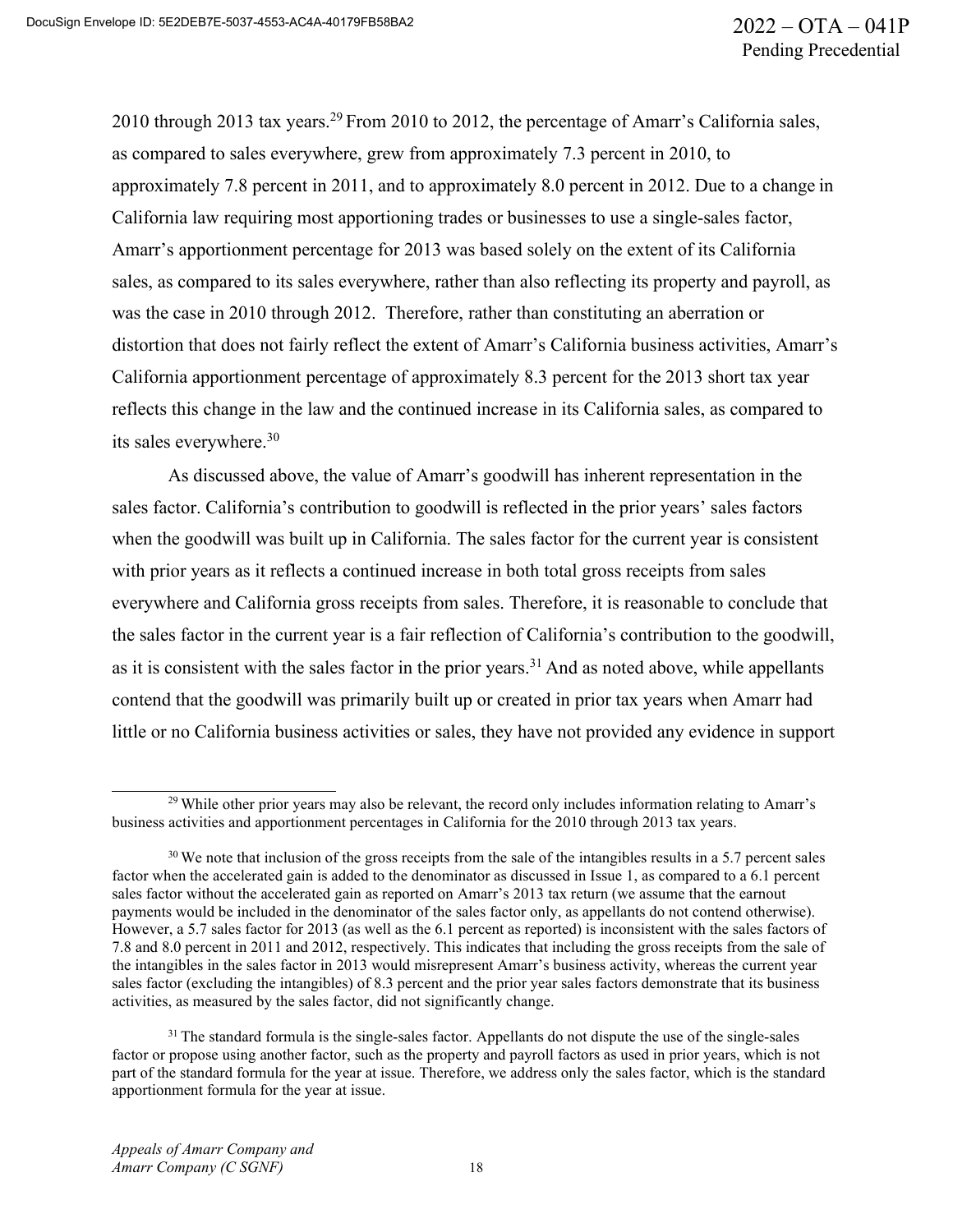of this assertion. Accordingly, it is appropriate to utilize the sales factor from Amarr's normal business operations only, as it has not been shown to result in disproportionate income being assigned to California.32 Therefore, appellants have not shown that exclusion of the gross receipts does not fairly represent Amarr's activities in California.

#### Reasonableness

Appellants have not provided evidence showing that their proposed remedy of including the deemed asset sale proceeds in the sales factor is reasonable.<sup>33</sup> Including the deemed asset sale proceeds would dilute the sales factor because it misrepresents the extent of Amarr's California business activities by combining regular business proceeds with the proceeds from the deemed sale of assets. Regulation section 25137(c)(1)(A) was promulgated to remedy distortion in the sales factor caused by a substantial and occasional sale. As stated in FTB Legal Ruling 1997-1 in discussing the application of Regulation section 25137(c)(1)(A) to both tangible and intangible property:

The exclusion from the sales factor pursuant to 18 CCR  $\S$  25137(c)(1)(A) of substantial amounts of gross receipts from an incidental or occasional sale of a fixed asset is based on the rationale that such gross receipts do not fairly reflect the taxpayer's day-to-day business activity and therefore cause excessive income to be apportioned to the state where the occasional sale took place. This is especially so if the growth of built-in appreciation occurs over a substantial period of time, because taking the gross receipts into account in the year of a recognition event does not reflect the gradual effects of appreciation over several years.

As the deemed sale of assets was a substantial and occasional sale that was not conducted in the ordinary course of its business, it would be distortive to treat proceeds from this transaction the same as proceeds from Amarr's regular business operations in determining the apportionment percentage applicable to Amarr's regular business operations. Furthermore, including the gross receipts from the sale of goodwill in the apportionment factor for the current

<sup>32</sup> R&TC section 25137 must be analyzed on a case-by-case basis. (*Appeal of Crisa Corporation*, *supra*.) Therefore, while we do not rule out the possibility that it could be distortive to apportion net income from the sale of goodwill based solely on the California apportionment percentage in the year the sale occurred, appellants have not shown that it is distortive on the facts here.

<sup>&</sup>lt;sup>33</sup> That is to say, even if appellants had shown that application of the regulation would not fairly represent Amarr's business activities in California, we find they have not shown that their proposed alternative apportionment method to include the deemed asset sale in the sales factor is reasonable.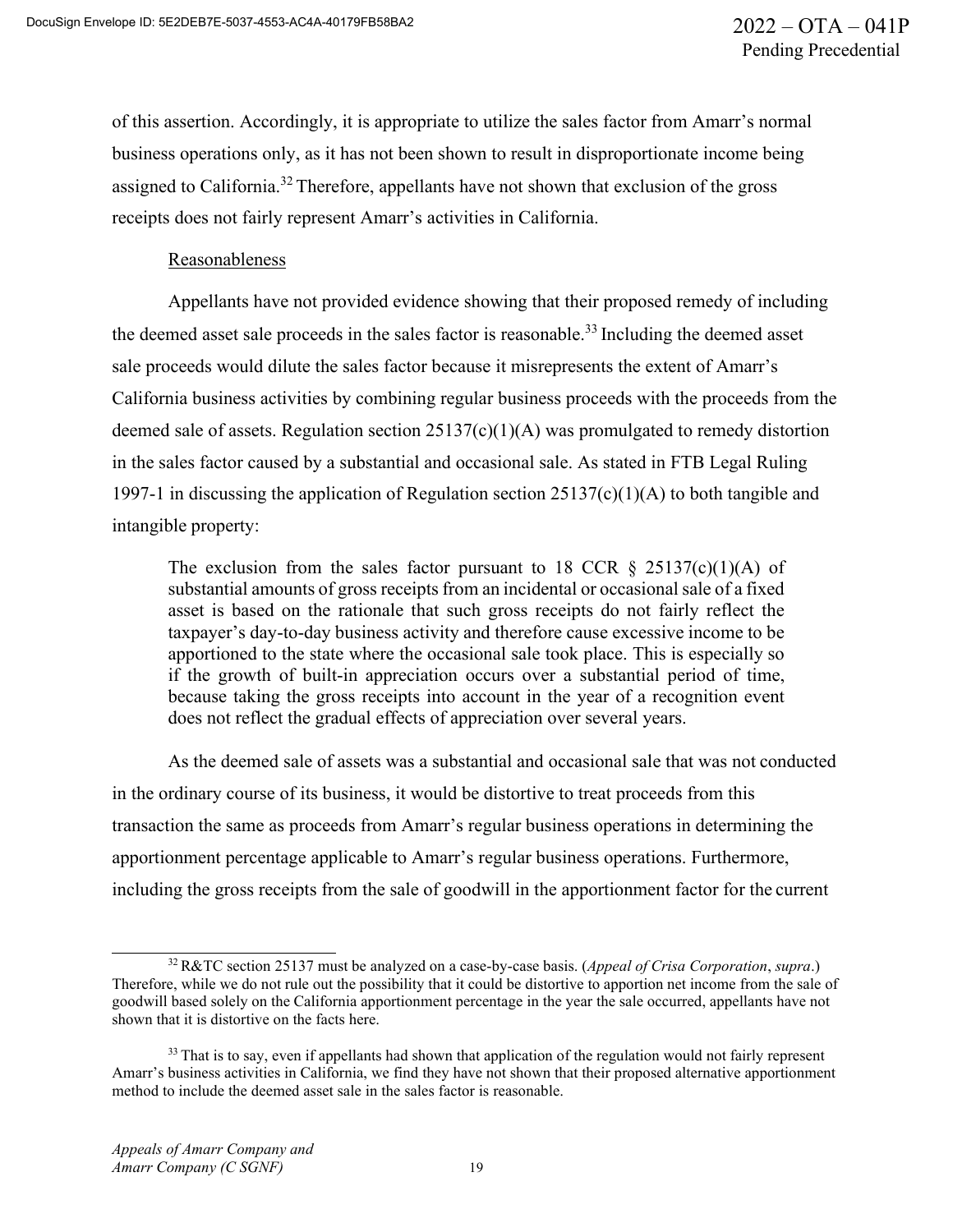year may not represent the gradual effects of the buildup of the goodwill's value over several years.

In addition, adding the deemed asset sale, including the fixed payments and accelerated earnout payments, to the sales factor would result in a large increase to the denominator of \$132,566,651 (as would the \$101,201,823 as reported by Amarr, which excludes the earnout payments), with only \$22,395 assigned to the numerator.<sup>34</sup> This would create a substantially disproportionate addition to the sales factor denominator, which otherwise assigns \$285,761,485 to the denominator and \$23,625,307 to the numerator when the deemed asset sale is excluded. Appellants have not shown that it is reasonable for the sales factor to include this significant transaction, which is the result of a departure from Amarr's regular business activities that would cause an aberrational deviation in the sales factor denominator.

Accordingly, we find that appellants have not provided evidence that FTB's application of the standard apportionment rules, including Regulation section 25137(c)(1)(A), does not fairly reflect the extent of Amarr's California business activities for 2013 and that the proposed alternative apportionment methodology is reasonable.

<sup>&</sup>lt;sup>34</sup> Considered alone, the deemed asset sale would result in a sales factor of approximately 0.02 percent as compared to 8.3 percent when considering Amarr's regular business operations alone (i.e., \$22,395 / \$132,566,651 = 0.00016893 [when including the accelerated earnout payments in the denominator of the sales factor, as appellants do not contend any of the earnout would be in the numerator]; we also note that the same computation when excluding the accelerated earnout payments from the denominator, as reported by Amarr, is \$22,395 / \$101,201,823  $= 0.00022129$ ).